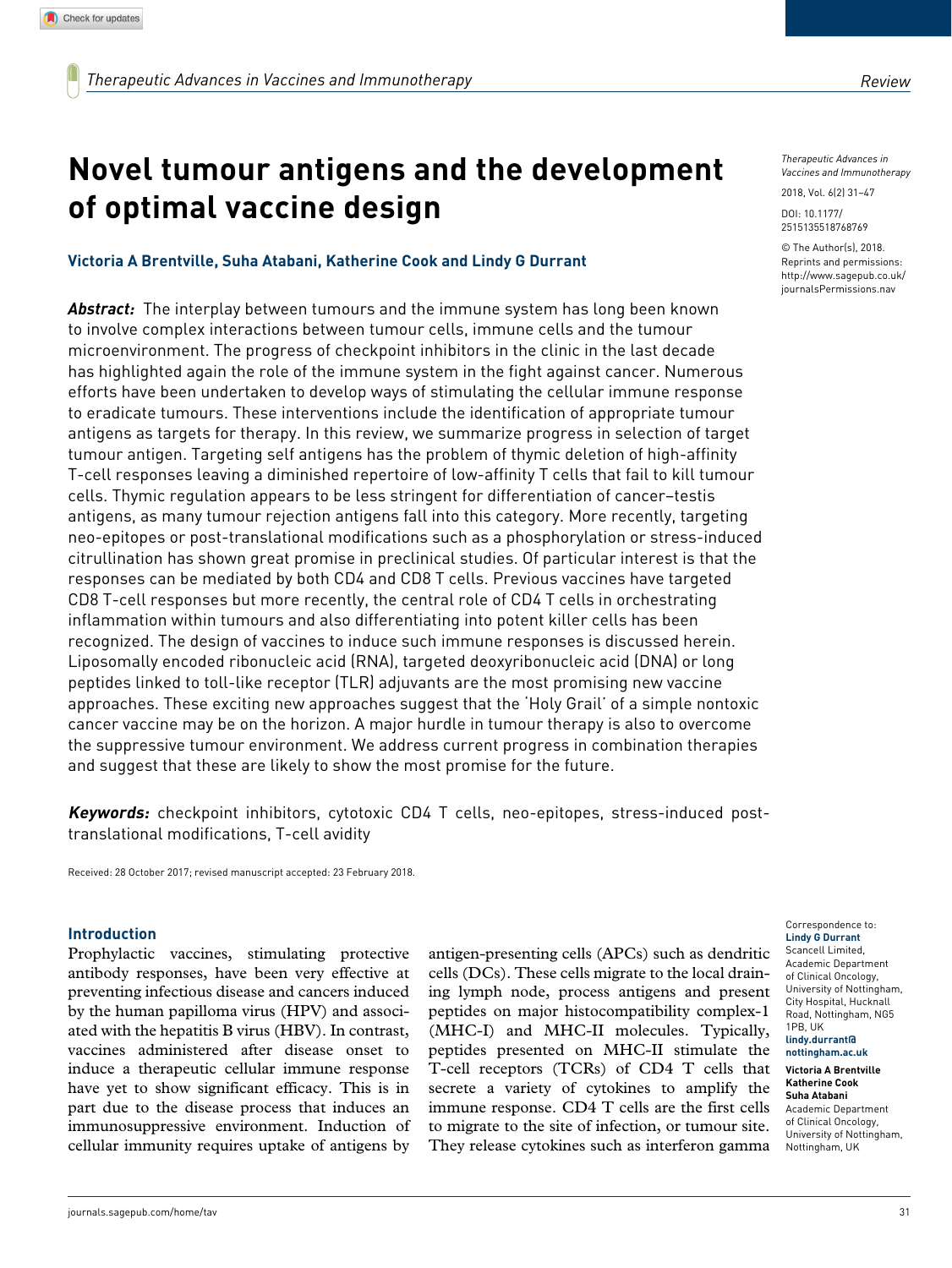(IFN $\gamma$ ) and tumour necrosis factor alpha (TNF $\alpha$ ) which can directly induce apoptosis of target cells and also upregulate MHC to enhance T-cell killing. Furthermore, they induce an inflammatory cascade to promote the extravasation of other immune effector cells such as CD8 T cells whose TCRs recognize peptide presented on MHC-I. Both CD4 and CD8 T cells not only respond to TCR stimulation and are influenced by cytokines, but also a wide variety of costimulatory molecules that either amplify or repress TCR signalling. These include toll-like receptor (TLR) ligands (reviewed in Sasai and Yamamoto<sup>1</sup>) and costimulatory molecules such as OX40, ICOS and CD28, as well as negative regulatory mechanisms acting through CTLA4 and PD-1 pathways (summarized in Table 1).2

In the early stages of tumourigenesis, tumours express a range of stress-related molecules that activate DCs and the immune system. This process is termed 'immunosurveillance' and can result in tumour rejection. Tumours that rapidly acquire mutations are very heterogeneous, which allows selection of clonotypes that are resistant to immune attack. This process, known as 'immune editing', results in increasingly immunosuppressive tumour environments and rapid tumour growth. It also results in tumours with a wide spectrum of tumour-infiltrating lymphocytes from very low levels known as 'cold' or 'immune desert' tumours to very high levels termed 'hot' or 'inflamed' tumours.<sup>3</sup> This is particularly evident in colorectal tumours where the density and type of immune infiltrate (immunoscore) is a better prognostic indicator than tumour, node and metastasis staging.4 Some tumours, particularly pancreatic tumours have a third phenotype known as 'immune excluded', where a physical barrier prevents infiltration.3

The clinical benefit of first-generation cancer vaccines has been limited by the choice of antigen, suboptimal design of the vaccines and by the immunosuppressive tumour environment. Second-generation vaccines and combinatorial studies may overcome some of these limitations.

# **Tumour antigen**

Early studies concentrated on stimulating T-cell responses targeting overexpressed self antigens. The TCR repertoire is both positively and negatively selected on self antigens in the thymus therfore high-affinity T cells to strongly binding self peptides are deleted, and low-affinity T cells to weakly expressed self antigens are not positively selected. Most self epitopes will stimulate moderate avidity T-cell responses that are only triggered by high levels of expression of the cognate MHC:peptide on the tumour. As there are about one million MHC molecules on any one tumour cell, but a billion possible T-cell epitopes, any one peptide MHC complex is only presented at low density. High-avidity T cells are stimulated by low levels of cognate MHC:peptide and rapidly kill tumour cells. In contrast, moderate-avidity T cells require much higher levels of signalling to reach their activation threshold and this is rarely achieved by tumour cells. Many early vaccines targeting self antigens triggered moderateavidity T cells, which failed to result in tumour regression. Indeed, this could be one reason for the recent failure of the PROSTVAC cancer vaccine as it targeted the self-antigen prostate-specific antigen (PSA).

To gain immune recognition, the tumour must present an epitope that has avoided thymic regulation and binds with higher affinity than the self epitopes. This could be a neo-epitope which is formed by a mutation that occurs during oncogenesis, cancer-associated viral epitopes or posttranslationally modified epitopes. More occasionally, there are epitopes from self antigens that have avoided thymic deletion.

#### *Neo-epitopes*

Tumour neo-antigens are the consequences of the genetic alteration accumulated by cancer cells during the tumourigenesis process. These can include single nucleotide variants, frameshifts and insertion and deletion (INDELs) mutations. The advent of next-generation sequence has now allowed rapid identification of these mutations. Most of these mutations are specific to each individual tumour, allowing the design of personalized vaccines. Somatic nonsynonymous mutations that accumulate in cancer should avoid thymic selection and stimulate high-avidity T cells. The higher the mutation rate within the tumour, the more possibilities of mutations that are potential targets for T cells. Unfortunately, most mutations do not increase MHC binding or TCR recognition and therefore do not stimulate strong T-cell responses. Tumours such as lung, melanoma, bladder and renal cancers that have high association with environmental carcinogens have the highest mutation rates<sup>5</sup> and are most likely to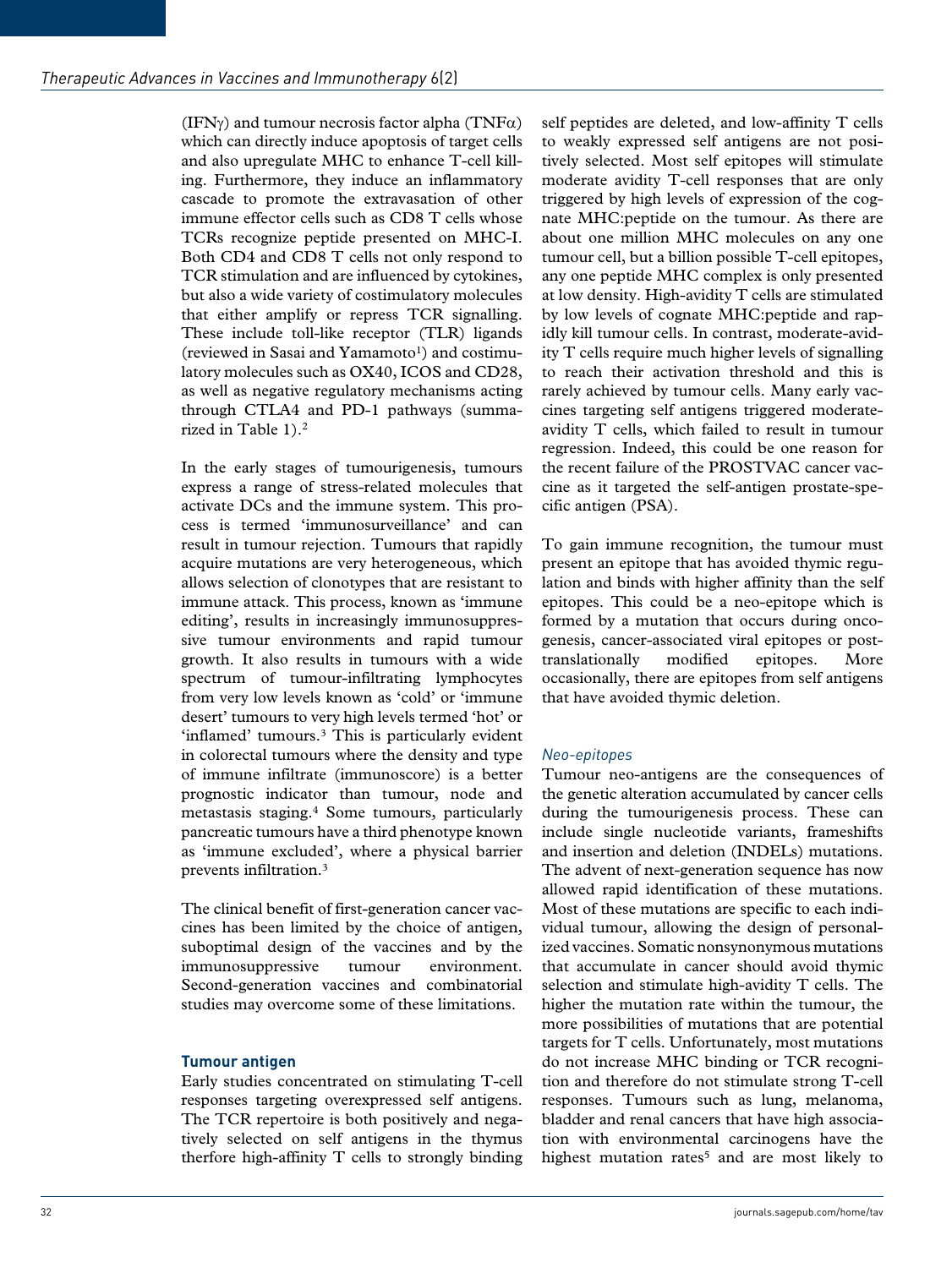| Coreceptor              | Activatory/<br>inhibitory               | <b>Expressed on</b>                                             | Ligand                                     | <b>Ligand expression</b>                                         |
|-------------------------|-----------------------------------------|-----------------------------------------------------------------|--------------------------------------------|------------------------------------------------------------------|
| CD4                     | <b>Both</b>                             | T cells, macrophages, monocytes                                 | MHC-II                                     | DC, some T cells, B cells,<br>macrophages, monocytes             |
| CD <sub>8</sub>         | <b>Both</b>                             | T cells, DC subset                                              | MHC-I                                      | Most cells                                                       |
| CD244 (2B4)             | Both                                    | Macrophages, monocytes,<br>basophils, NK cells, some T cells    | CD48                                       | Majority of leukocytes                                           |
| CD <sub>28</sub>        | Activatory                              | T cells                                                         | CD80 (B7-1), CD86<br>$(B7-2)$              | DC, activated T cells, B cells,<br>macrophages, monocytes        |
| CD <sub>27</sub>        | Activatory                              | T cells, B-cell subset and NK-cell<br>subset                    | CD70                                       | Activated DC, B cells and T cells                                |
| <b>ICOS (CD278)</b>     | Activatory                              | Activated T cells, Th2 cells, NKT<br>cells                      | ICOS-L (CD275/B7-<br>H2                    | DC, B cells, endothelial cells,<br>macrophages, monocytes        |
| CD <sub>30</sub>        | Activatory                              | Activated T cells, B cells and NK<br>cells                      | CD153                                      | B cells, activated T cells                                       |
| 0X40 (CD134)            | Activatory<br>(inhibitory<br>for Tregs) | Activated DC, B cells, T cells and<br>monocytes and macrophages | OX40 ligand (CD252)                        | Activated T cells, Treg, NK cells,<br>NKT cells and neutrophils  |
| 4-1BB (CD137)           | Activatory                              | Macrophage, monocytes, DCs, NK<br>cells and activated T cells   | 4-1BBL (CD137<br>ligand)                   | DC, B cells, macrophages,<br>monocytes                           |
| CD40L (CD154)           | Activatory                              | Platelets, activated T and B cells                              | CD40                                       | DC, B cells, macrophages,<br>monocytes, endothelial cells        |
| CD270                   | Activatory                              | DC, B cells, T cells, NK cells,<br>macrophages, monocytes       | CD258, CD272, CD160                        | DC, activated T and B cells, NK<br>cells, monocytes, macrophages |
| GITR (CD357)            | Activatory                              | NK cells, activated T cells, Tregs                              | GITR ligand                                | DC, B cells, macrophages,<br>monocytes, endothelial cells        |
| CTLA4 (CD152)           | Inhibitory                              | B cells, activated T cells                                      | CD80 (B7-1), CD86<br>$(B7-2)$              | DC, activated T cells, B cells,<br>macrophages, monocytes        |
| CD160                   | Inhibitory                              | T cells, NK cells, NKT cells                                    | CD270, MHC-I                               | DC, T cells, B cells, NK cells,<br>macrophages, monocytes        |
| CD223 (LAG3)            | Inhibitory                              | B cells, NK cells, activated T cells                            | MHC-II                                     | DC, T cells, B cells,<br>macrophages, monocytes                  |
| CD272 (BTLA)            | Inhibitory                              | Activated T cells, B cells, DCs,<br>Th1 cells                   | CD270                                      | DC, T cells, B cells, NK cells,<br>macrophages, monocytes        |
| CD274 (PD-L1/<br>B7-H1) | Inhibitory                              | DC, T cells, B cells, NK cells,<br>macrophages, monocytes       | CD80 (B7-1)                                | DC, activated T cells, B cells,<br>macrophages, monocytes        |
| PD-1 (CD279)            | Inhibitory                              | Activated B cells, DCs and T cells,<br>monocytes, macrophages   | CD274 (PD-L2/B7-H1)<br>CD273 (PD-L2/B7-H2) | DC, T cells, B cells, NK cells,<br>macrophages, monocytes        |
| TIM <sub>3</sub>        | Inhibitory                              | DC, B cells, T cells, monocytes,<br>macrophages, NK cells       | Galectin 9                                 | T cells, Tregs                                                   |

**Table 1.** Overview of costimulatory and inhibitory receptors.

DC, dendritic cell; GITR, glucocorticoid-induced tumour necrosis factor receptor; MHC, major histocompatibility complex; NK, natural killer (cell); NKT, natural killer T (cell); Th, T-helper cell; Treg, regulatory T cell.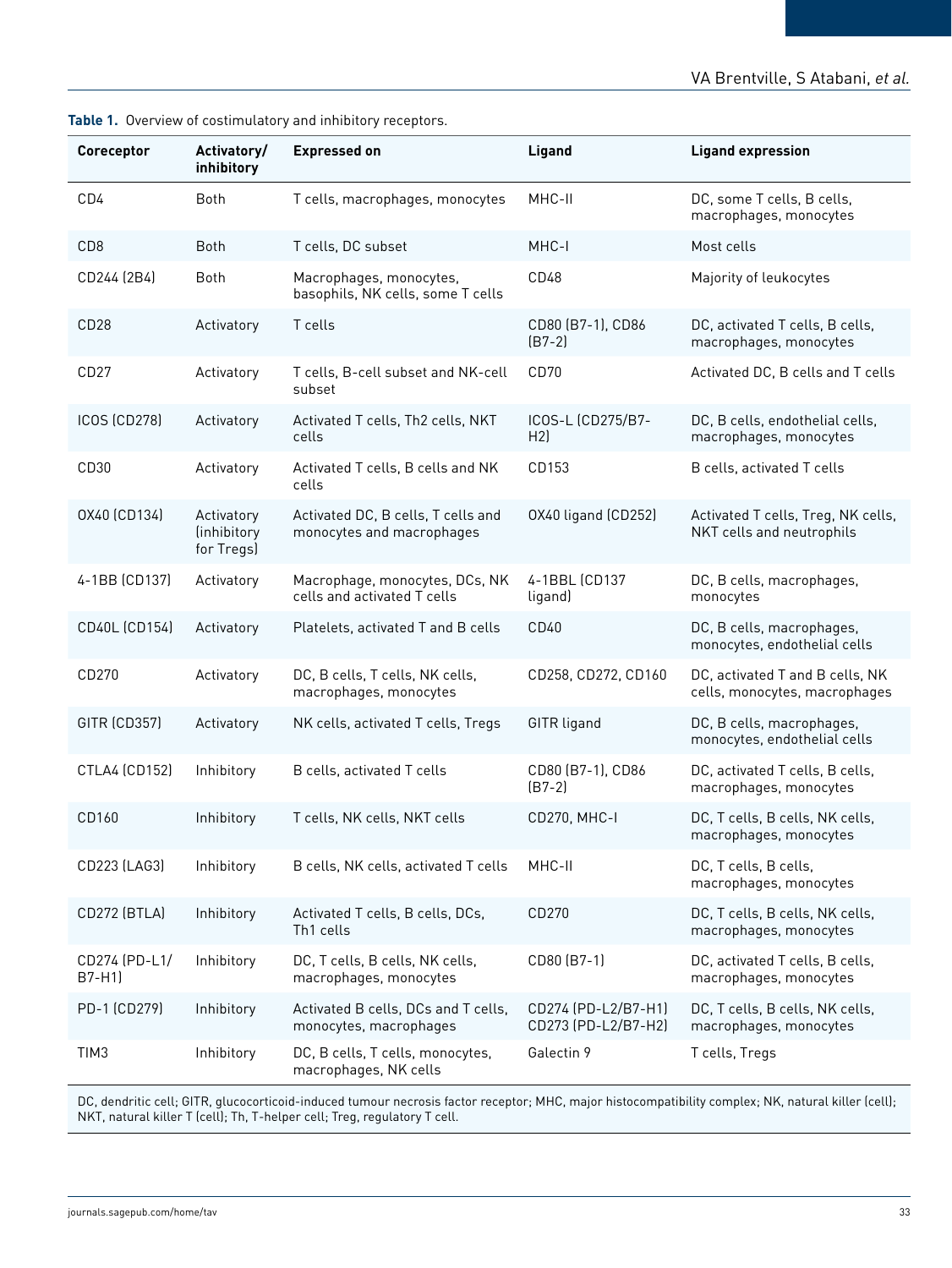benefit from immunotherapy approaches.<sup>6</sup> The key to the success of these neo-epitope vaccines is the identification of immunogenic epitopes. Many algorithms have been designed to predict binding to common MHC-I alleles but programmes predicting MHC-II binding or TCR recognition are very limited. New algorithms rank neo-epitopes based upon their differential immunogenicity, thereby allowing rational neo-antigen selection for clinical immunotherapies.7

Despite these limitations, several groups have now successfully treated patients with neo-epitope vaccines. Carreno and colleagues, using a neo-epitope peptide-pulsed DC vaccine enhanced both preexisting responses and induced responses that were undetectable prior to vaccination.8 Sahin and colleagues treated 13 melanoma patients with an ribonucleic acid (RNA) polyepitope vaccine by intranodal delivery.9 All patients developed T-cell responses against multiple neo-epitopes; the majority were CD4 responses. The cumulative rate of metastatic events was significantly reduced after vaccination, resulting in sustained progression-free survival. Two out of five patients with metastatic disease experienced objective responses but one had a late relapse due to outgrowth of a β2-microglobulin-negative tumour, and a third patient had a complete response when combined with anti-programmed cell death 1 (anti-PD-1) blockade therapy. Unexpectedly, high immunogenicity and antitumour responses of individual mutations identified their preferred recognition by CD4 T cells.10 Ott and colleagues treated 6 melanoma patients with up to 20 epitopes expressed as long peptides admixed with the poly ICLC (stabilization of Polyinosinic:polycytidylic acid (poly I:C) with poly-L-lysine double-stranded RNA) agonist Hiltonol. The vaccine induced polyfunctional CD4 and CD8 responses targeting 58 (60%) and 15 (16%) of the 97 unique neoantigens respectively. Four out of six patients had no recurrences at 25 months after vaccination, while two with recurrent disease were subsequently treated with anti-PD-1 blockade and experienced complete regression with expansion of the neo-epitope-specific  $T$  cells.<sup>11</sup> Both these trials provide strong rationale for further development of this approach in patients whose tumours have a high mutation frequency, particularly in combination with checkpoint blockade.

The disadvantage of targeting somatic mutations is their great variability both within and between tumours. The former can lead to selection of tumours that no longer express the

mutation<sup>12</sup> and the latter requires the design of a new vaccine for each patient, which is both expensive and time consuming. An alternative is to search for 'driver' mutations which are intimately involved in tumourigenesis and are expressed by all cells within the tumour. One such driver mutation is BRAFV600E which can also be targeted by small-molecule inhibitors $13$ but has yet to be shown as a target of cell-mediated immune responses. However, inhibition of the mutant BRAF has been shown to enhance T-cell responses.14 It remains to be seen if other common mutations can be identified and if they have a clinical utility, as they will only bind to selective human leukocyte antigen (HLA) molecules. A better alternative may be investigation of frameshift mutations, splice variants and INDELs.15

Although neo-epitope vaccines look promising for tumours with high mutational burden, many tumours have a low mutation frequency, meaning identification of neo-epitopes may be difficult and a different vaccine for these patients remains a high priority.

# *Post-translational modifications*

Another attractive category of 'foreign' antigens, not subject to thymic deletion, derives from posttranslational modifications in cancer-associated proteins. In many instances, these modifications are the result of the abnormal metabolism of cancer cells, such as abnormal phosphorylation or glycosylation. Cancer cells can present phosphorylated peptides in complex with MHC-I or MHC-II. Phosphorylation cascades are often altered in tumour cells, resulting in generation of novel phosphopeptides or an increase of phosphorylated proteins. Tumour-specific phosphopeptides have been shown to stimulate CD8 and CD4 responses and repertoires of T cells recognizing these tumour antigens have been detected in human subjects.<sup>16–18</sup> Results of a phase I trial incorporating two such peptides are awaited.

Aberrant N-acetylglucosamine (O-GlcNAc) can correlate with augmented cancer cell proliferation, survival, invasion and metastases. Elution of MHC-I peptides from cancer cells have identified numerous O-GlcNAc-modified epitopes. These peptides can stimulate multifunctional T-cell responses to the glycosylated but not the unglycosylated peptide and may form the basis for future cancer vaccines.<sup>19</sup>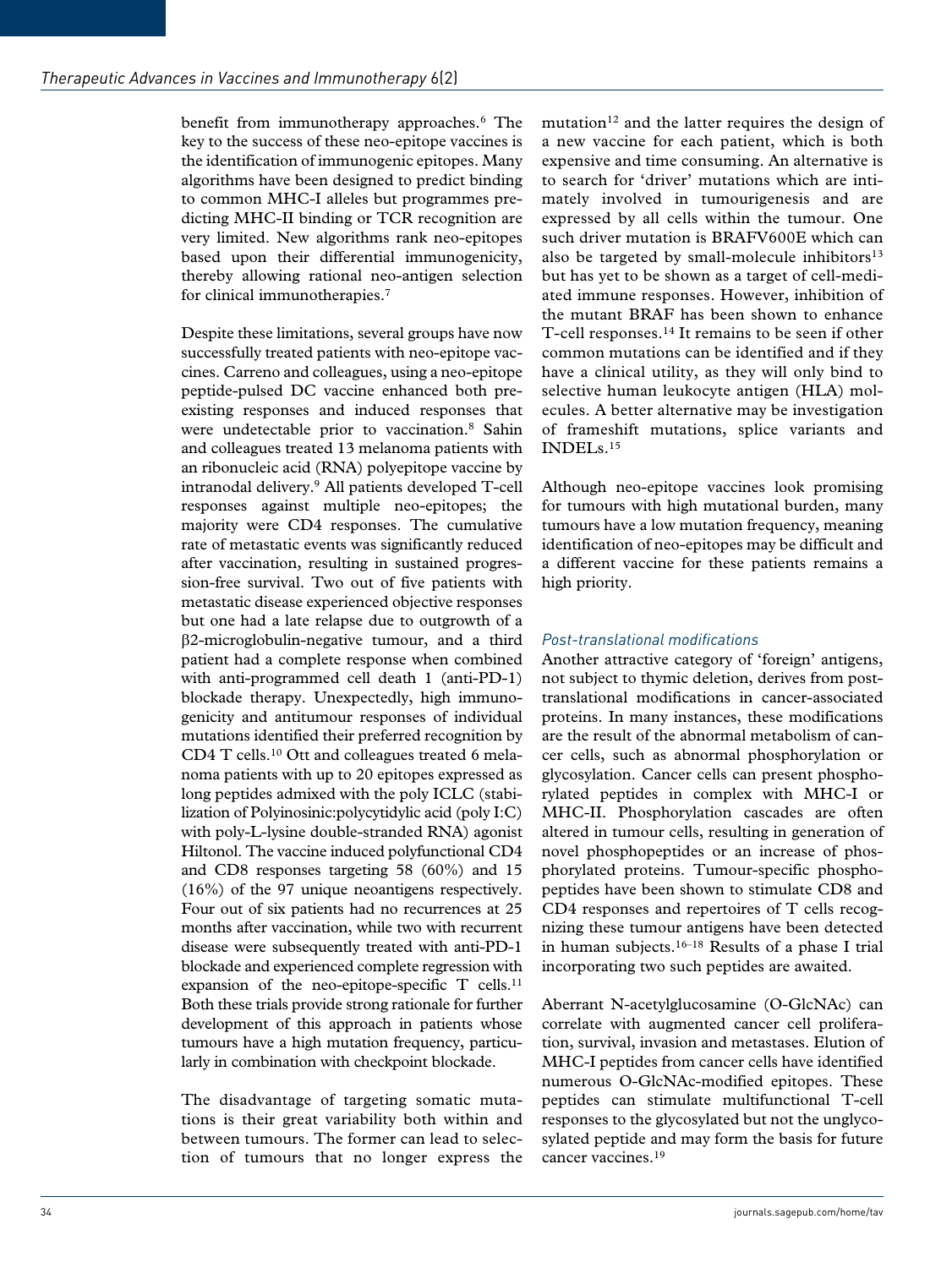In other instances, post-translational changes are the result of the stresses to which cancer cells are often subjected. A case in point is stress-induced autophagy leading to the post-translational conversion of arginine to citrulline by peptidylarginine deiminase (PAD) enzymes. These modified epitopes are presented on MHC-II and stimulate CD4 T-cell responses.<sup>20</sup> To this end, we have demonstrated that stress-induced citrullinated peptide epitopes induce potent, cytotoxic CD4 T-cell-mediated, antitumour responses that could constitute a completely new class of cancer treatment<sup>21</sup>

Nutrient and oxygen deprivation, endoplasmic reticulum (ER) stress, as well as accumulated deoxyribonucleic acid (DNA) damage by rapidly dividing cancer cells creates a 'stressed' environment. The ability of established tumours to grow and survive depends largely on autophagic flux. However, the majority of tumours do not express MHC-II, as the immunosuppressive tumour environment inhibits inflammation. Vaccinating with citrullinated peptides induces pro-inflammatory, CD4 Th1 cells that are initially reactivated within the tumour environment by APCs, constitutively expressing MHC-II and autophagy. These reactivated CD4 T cells release IFN<sub>y</sub>, which upregulates class MHC-II on the tumours, allowing direct recognition by the cytotoxic CD4 T cells. We have shown that citrullinated peptides stimulate CD4 T cells, which do not require CD8 responses for antitumour immunity, $2^{1,22}$  and leave a memory response to prevent recurrence. Although our first vaccine targets are vimentin and enolase which are expressed by many cancers, other commonly expressed cytoskeletal, glycolytic, regulatory and chaperone proteins are also citrullinated under conditions of cellular stress.23–25 In theory, combinations of a select few citrullinated peptides could be used to target all major solid cancers resulting in a step change in the approach to treating tumours. In addition to citrullination, other stress-induced post-translational modifications (siPTM) have been observed within MHC-bound peptides.<sup>26,27</sup> Our overarching hypothesis is that these vaccines based upon siPTM of proteins will elicit new or boost preexisting immunity that will eliminate tumours with a low T-cell infiltrate.

A similar but very different approach is to create a novel multivalent vaccine by disrupting the degradation of intracellular proteins by the ubiquitin proteasome system. This also involves autophagosome

products and is branded as the DRibbles vaccine, containing DRiPs (defective ribosomal products) and SLiPs (short-lived proteins), including tumourassociated antigens (TAAs). This involves blocking and stabilizing these agents and harvesting autophagosomes by membrane disruption and fractionalization to create an 'autologous vaccine'. Preclinical work showed that the DRibbles approach was much better than a whole-cell vaccine at enhancing IFNγ expression.28 Combining this approach with anti-OX40 antibodies to provide costimulation enhanced protection in mice.29

#### *Viral epitopes*

Cancer caused by viruses and other infectious agents such as *Helicobacter pylori* constitute approximately 20% of cancer worldwide. In theory, none of the T cells recognizing these viruses should be subjected to thymic tolerance. Indeed, vaccines for 'HBV' and HPV are very effective at inducing protective antibody responses to reduce the cancer risk, if they are administered before exposure to the virus.<sup>30</sup> Despite the fact that many of the viral vaccines are directed against viral proteins involved in malignant transformation they are less effective once the virus has established a tumour. Antigen vaccination is preferable to vaccination with the whole virus as the latter exploits immune evasion and immune suppressive mechanisms that they have developed in the course of evolution. Indeed, the expression of E6 and E7 oncogenes by HPV can drive persistence and increase chance of cancer. Expression of these oncoproteins also influences innate immunity and promotes a suppressive tumour environment (reviewed in Smola et al. $31$ ). The best responses to date have been observed in patients with premalignant diseases such as cervical intraepithelial neoplasia or vulvar intraepithelial neoplasia, with up to 50% of patients achieving a partial or complete response after vaccination targeting HPV oncoproteins.32–36 Yet this vaccine was of limited value in established cancers<sup>37</sup> due to the same peripheral tolerance/exhaustion mechanisms which operate in persistent infections and nonviral cancers.31 Combination studies described in the checkpoint inhibitor section below section show good synergies and are resulting in more encouraging immune responses. Similar findings have been observed with a DC-based vaccine targeting the latent membrane protein 1 (LMP1) and 2 proteins from Epstein-Barr virus (EBV) in nasopharangeal carcinoma.38 Other EBV-targeted vaccines have reached phase clinical trials but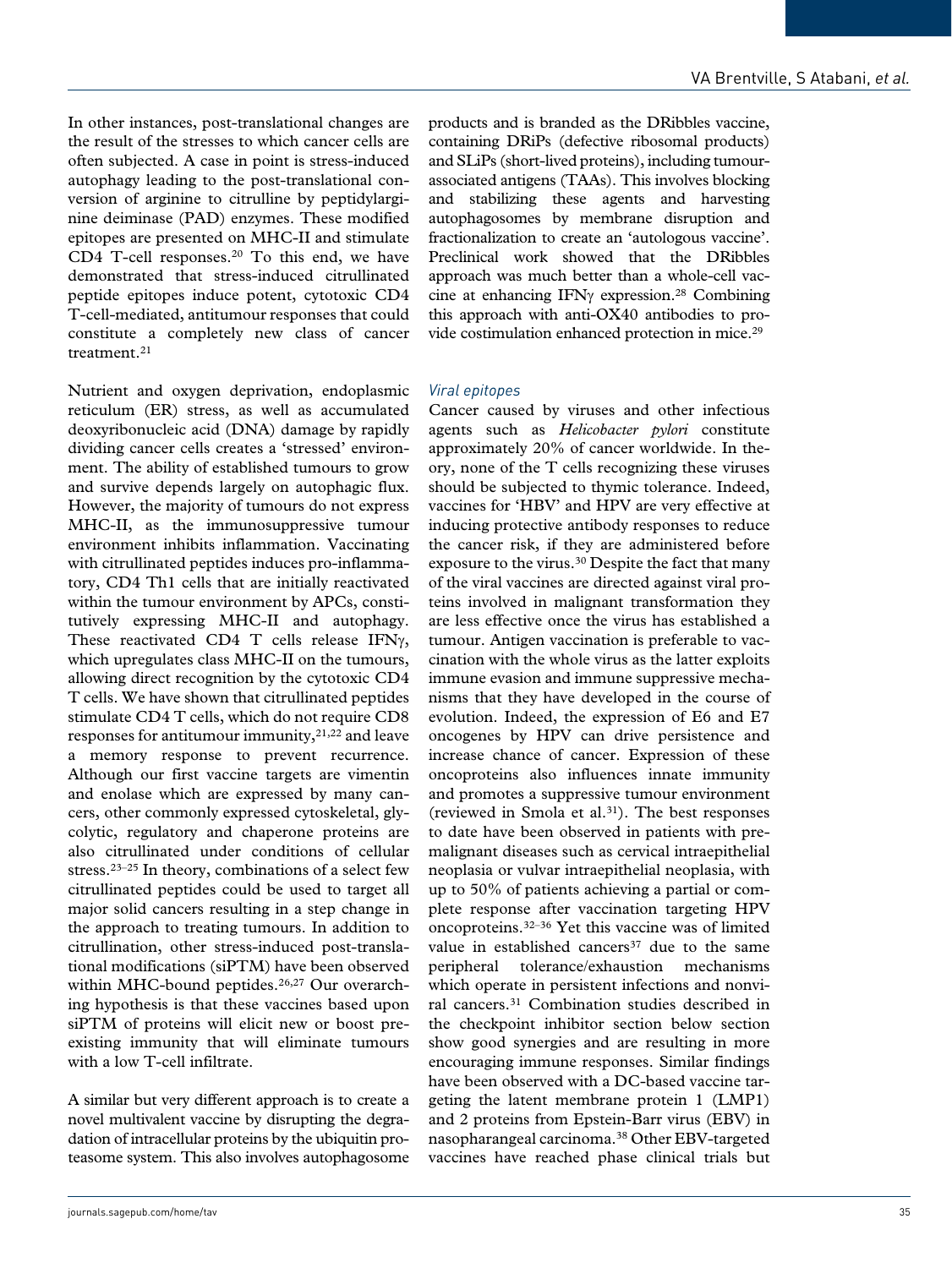have yet to prove efficacy in phase II studies.<sup>39,40</sup> Chronic infection with HBV and hepatitis C virus (HCV) can cause hepatocellular cancer (HCC). Therapeutic vaccines targeting HBV or HCV are more complex than other viral-induced cancers, as they do not contain oncogenic proteins but induce cancer due to inflammatory events. Most vaccines try to remove the infection prior to carcinogenesis but no good candidate has as yet been identified.<sup>41</sup>

### *Cancer–testis antigens and differentiation antigens*

As previously discussed, high-avidity T cells recognizing self antigens are frequently deleted in the thymus leaving an attenuated low-avidity repertoire. However, thymic tolerance is not always complete, as has been elegantly shown by cloning T cells from regressing cancer patients. These CD8 T cells recognize differentiation antigens such as tyrosinase-related protein 2 (TRP-2) $42,43$ or cancer–testis antigens.44 Therapeutic vaccination of metastatic melanoma patients with peptides encoding these antigens was followed by tumour regression in a minority of the patients. In patients who do respond to the vaccine, the antivaccine T cells probably succeed in focally reversing this tumour-mediated immunosuppression and trigger a broad activation of other antitumour T cells, which proceed to destroy the tumour.45

In order to selectively stimulate high-avidity T cells that are capable of killing tumour cells, it is necessary to stimulate with low-dose antigen presented on activated DCs.<sup>46,47</sup> A DNA vaccine, SCIB1, incorporating HLA-A\*0201 restricted epitopes from differentiation antigens glycoprotein 100 (gp100) and TRP-2 plus HLA-DR\*0401 and HLA-DR7/DQ6/DR53 restricted epitopes from gp100 into the Complementarity-determining regions (CDR) regions of a human immunoglobulin G1 (IgG1) monoclonal antibody (mab) was administered to 35 melanoma patients. SCIB1 induced dose-dependent T-cell responses in 88% of patients with no serious adverse effects or doselimiting toxicities. An 8 mg dose stimulated the strongest immune responses, and these were stronger in disease-free patients than in patients with detectable tumour. A total of 2/15 patients with measurable disease showed objective reductions in tumour burden, and 7/15 showed stable disease. All 20 fully resected patients showed a T-cell response and remained alive with a median observation time of 37 months. Clinical response was related to MHC-I/MHC-II expression on tumours prior to therapy  $(p = 0.007)$  whilst tumour recurrence was related to loss of MHC-I, loss of target antigens, a lack of a CD4 T-cell infiltrate and expression of programmed cell death ligand 1 (PD-L1).48

A similar approach was used with RNA vaccines encoding the cancer–testis antigen, NY-ESO-1 or tyrosinase complexed with liposomes and delivered intranodally, ensuring delivery to DCs. T-cell responses were induced to these antigens, although they were at lower frequency than those induced to neo-epitope vaccines administered to the same patients.9

A multipeptide melanoma vaccine containing six peptides encoding CD4 epitopes from melanocytic proteins induced high Th1 CD4 responses, as well as durable clinical responses and durable stable disease up to 7 years later in 7–12% of patients. Overall, survival for patients who received the vaccine was significant when compared with matched paired controls (5-year survival was 57% *versus* 16%, respectively ( $p < 0.001$ ). Epitope spreading to CD8 T cells was induced in 45% of patients.<sup>49-52</sup> Ongoing trials are testing this vaccine with checkpoint blockade and BRAF/Mitogen-activated protein kinase kinase (MEK) inhibition.

In addition, the prostate-specific antigen (PSA) has been used as a target antigen in the PROSTVAC vaccine. This has limited normal tissue expression and may induce less immune tolerance. This showed promise in preclinical testing and early clinical trial but has had limited efficacy in a recent phase III clinical study.<sup>53,54</sup> One of the limitations of the use of whole antigen is the competition in MHC binding from all possible peptide epitopes within the same APC. Thus, leading to the preferential binding of the highest-affinity peptides, which are most likely to be those subject to immune tolerance. The delivery of this vaccine as a recombinant viral vector vaccine may also have contributed to reduced efficacy, since immune responses may be subverted away from the target antigen and induced against the viral vector.

# **Optimal vaccine design**

Stimulating any T-cell response requires uptake, processing and presentation on activated DCs. The DCs are usually activated by adjuvants, classically targeting TLRs. The dose of vaccine is also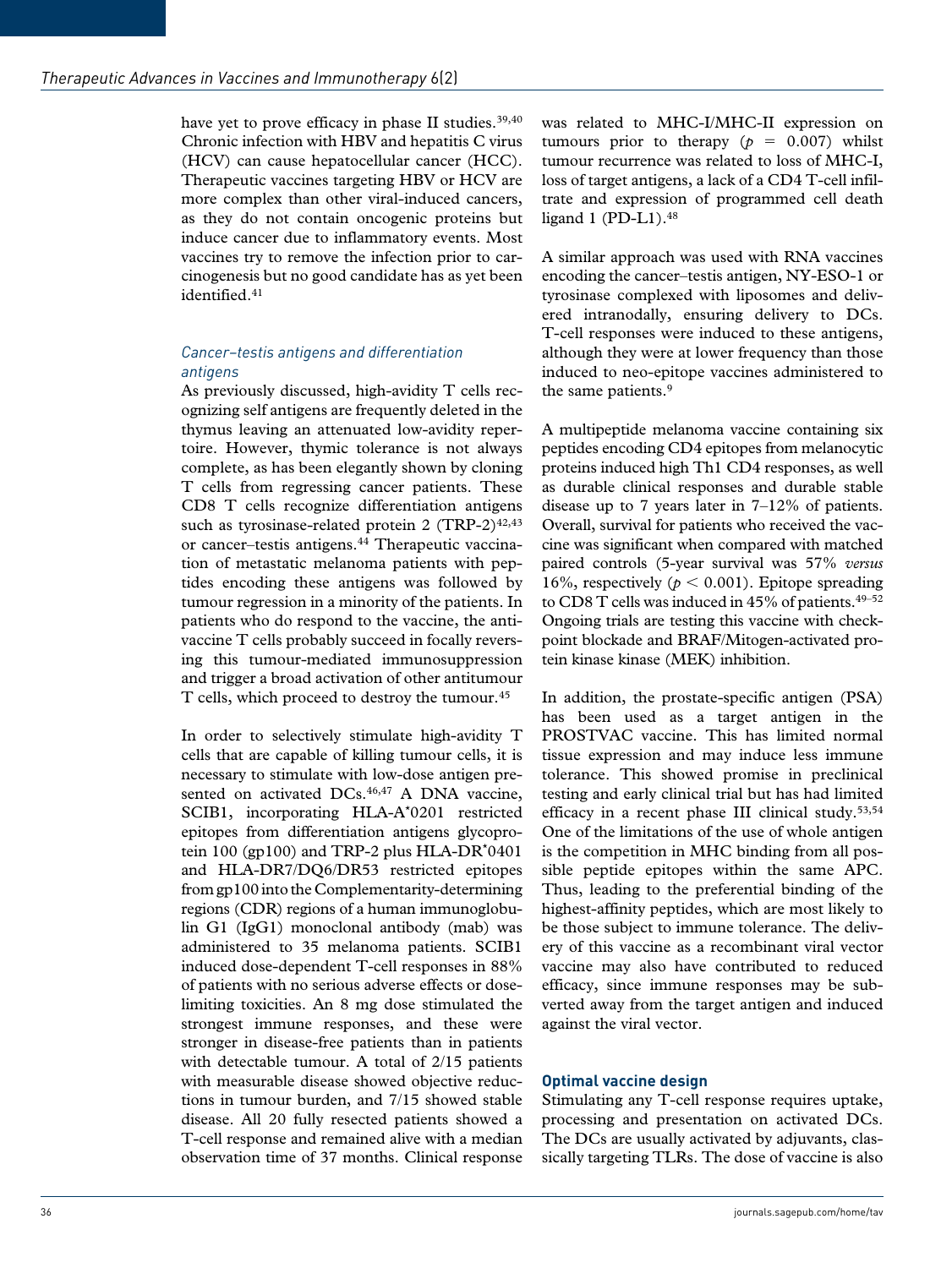crucial, as low-but-sufficient dose is required to select the highest-affinity TCR to give the highest-avidity CD8 T-cell response.<sup>47</sup> In contrast, CD4 T cells require a higher dose, as binding to MHC-II is lower affinity. This is difficult to achieve with a complex vaccine that presents multiple epitopes, such as cell-based,<sup>55</sup> protein<sup>56</sup> or oncolytic viral vaccines.57 Low doses fail to stimulate a response, and high doses present the highest-binding epitopes to which the T cells have been deleted in the thymus. If the tumour has a high mutation frequency that generates strong MHC-binding epitopes that outcompete the self epitopes, they may stimulate a *de novo* T-cell response. The advantage of oncolytic viruses is that they kill a low number of tumour cells *in vivo*, allowing efficient presentation of low-dose antigen to activated DCs *in vivo*. The disadvantage is that low doses may fail to stimulate efficient CD4 responses required to reverse tumour immunosuppression and perhaps explains the much lower response rate in non-injected lesions.

One solution is to use epitope-based vaccines that focus the immune response on epitopes, such as neo-epitopes and post-translational modifications that have avoided thymic deletion. Their disadvantage is that they are HLA restricted. For personalized neo-epitope vaccines, this is less of a problem, as the vaccine is designed to match a patient's HLA type. For broader-based vaccine, selection of common HLA types such as HLA-A2, HLA-B7, B35, B44 and HLA-DP4, are desirable. The epitopes can be encoded within nucleic acid, peptide or DC vaccines. Encoded nucleic-acid vaccines are poorly transfected and translated and thereby deliver a low dose that is ideal for CD8 responses but less efficient for CD4 responses. Combining nucleic acid vaccines with electroporation (EP) or nanoparticle/liposomal delivery is more effective. In contrast, high doses of peptide are required to elicit any immune response, which is ideal for CD4 responses but induces a high-frequency, low-avidity CD8 response. New approaches with long peptides, amphiphilic peptides and linking adjuvants to peptides are showing encouraging responses. The complexity of the DC network is just beginning to be uncovered and choosing the correct subset for *ex vivo* loading of tumour epitopes is being explored.

#### *Nucleic acid vaccines*

The idea of using DNA vaccines to stimulate immune responses in humans was very appealing due to their simplicity and elegance. Early studies in the 1990s showed induction of strong immunity against viral and tumour antigens in small animals.58 DNA has a number of advantages as a vaccine platform. It is the only recombinant vaccine that does not induce vector immunity, allowing repeated administration. Additionally, it is safe, rapid, simple and cost effective to manufacture. It is also relatively stable at room temperature, making cold-chain transport less critical compared with other vaccine platforms. Its flexibility is enormous, allowing combinations of multiple plasmids encoding a variety of antigens.

Plasmid DNA vaccines have intrinsic adjuvant activity, resulting in recruitment of large numbers of inflammatory cells to the site of immunization. The mechanisms underlying DNA vaccine-induced immunity are complex and have yet to be fully elucidated but are thought to involve promiscuous and discriminative DNA sensors expressed by APCs. CpG oligodeoxynucleotide motifs signal through TLR9 to promote the activation and maturation of DCs.59 Interestingly, DNA vaccine activity was still observed in TLR9 knockout mice, implicating additional endosomal and cytosolic DNA sensors that mediate adjuvant activity.<sup>60</sup> DNA sensors such as TANK Binding Kinase 1 (TBK-1) and Stimulator of interferon genes (STING) activate TLR-independent pathways and induce type I IFN.61 More recently, the helicase DDX41 was identified as a new DNA sensor in myeloid DCs.<sup>62</sup> In addition, Retinoic acid-induced gene I (RIG-1) can also stimulate type I IFNs by sensing cytosolic DNA in association with RNA polymerase III.<sup>63</sup> A DNA-dependent activator of IFN regulatory factors (DAI/DLM-1/ZBP1) is a cytosolic DNA sensor and an activator of innate immunity.<sup>64</sup>

EP, concomitant with injection of DNA vaccines has been explored as an approach to resolve the issue of poor transfection after injection with plasmid DNA alone. Brief electric pulses induce a transient increase in the permeability of cell membranes, resulting in enhanced plasmid DNA uptake and protein expression levels.65 In addition, EP is largely thought to provide an adjuvant effect with local tissue damage and subsequent expression of pro-inflammatory cytokines.<sup>66</sup> Use of the EP device to administer a DNA vaccine caused transient pain and, on occasion, injectionsite haematoma, but was successfully given on 218 occasions, including five patients who have now each received 15–17 immunizations over a period of up to 42 months. Discomfort from the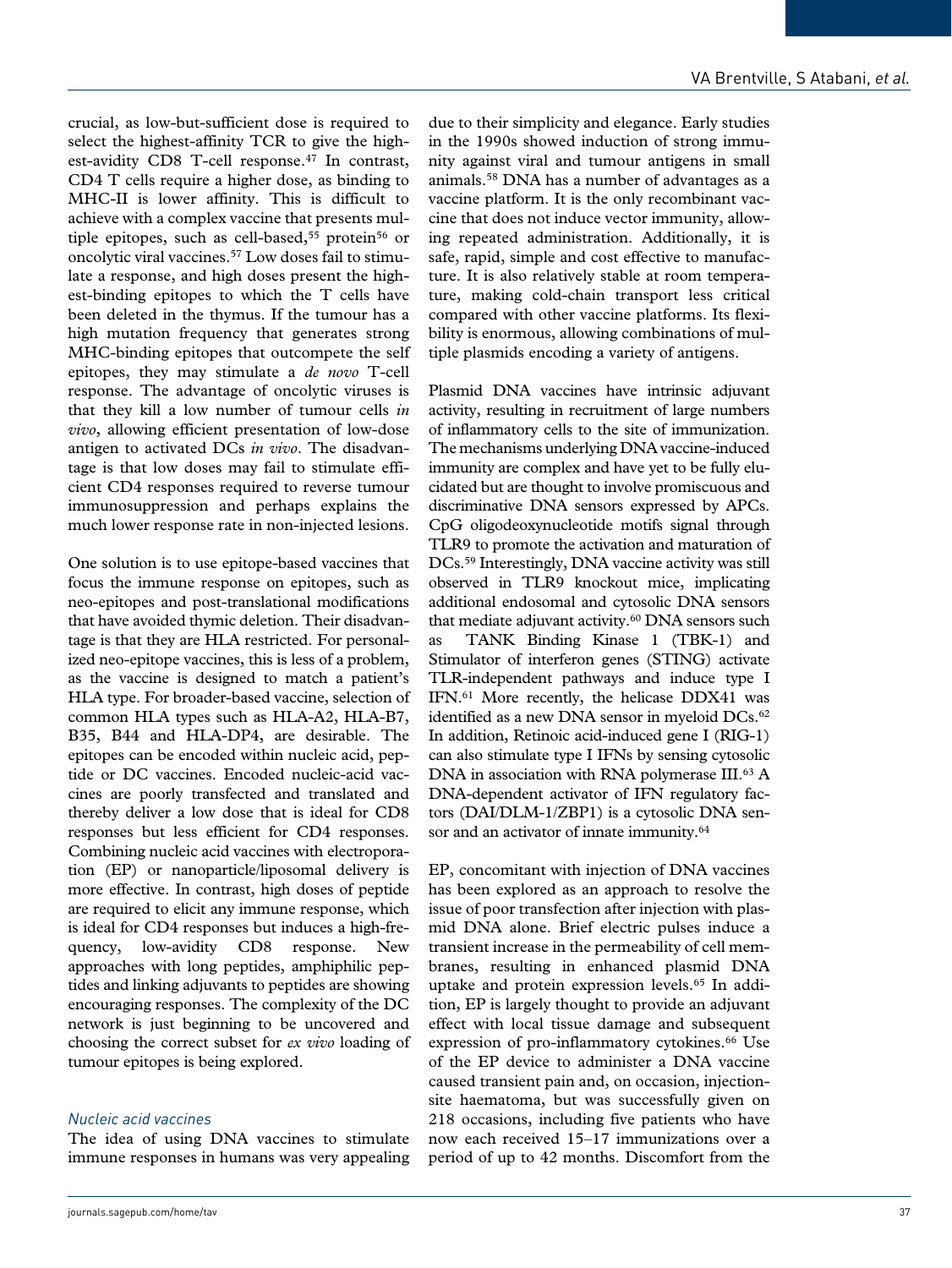EP procedure only limited treatment to three doses in a single patient.48

An alternative method of DNA delivery is the use of cationic lipids, such as polyethylenimine (PEI) or polylysine.67–72 Polyplexes and lipoplexes consisting of highly ordered structures of DNA molecules trapped within positively charged supramolecular assemblies have clearly demonstrated their transfection efficiency *in vitro.*<sup>72</sup> However, aggregation in tissue fluids, toxicity and low *in vivo* efficiency has thus far hampered their clinical use. More recently, cationic vectors have been combined with nonionic amphiphilic polymers. Poloxamine block copolymers have a tetrafunctional structure consisting of four polyethylene oxide/polypropylene oxide (PEO/PPO) blocks centred on an ethylenediamine moiety. Block copolymers are adsorbed on nanoparticles through binding of their hydrophobic PPO segments while their hydrophilic PEO segments extend outwardly. DNA molecules collapsed into oligomolecular complexes exhibit new structural characteristics. These negatively charged nanospheres are able to deliver reporter and therapeutic genes to skeletal and heart muscle cells *in vivo.*73 Clinical trials are pending.

It has been known for some time that one of the components vital for induction of efficient cellmediated immunity is the inclusion of T-cell help. Stevenson and colleagues have developed an elegant method of providing T-cell help within DNA vaccines by fusing their CD8 epitope to a CD4 epitope from tetanus toxin (FrC-DOM).<sup>74</sup> Upon translating this into the clinic, it was found in a prostate cancer study that 29/30 patients receiving DNA with EP exhibited enhanced antibody responses and CD4 T-cell responses to DOM and 55% demonstrated detectable CD8 responses to prostate-specific membrane antigen (PSMA).75 Anti-PSMA responses were associated with an increase in PSA doubling time.75 In a second study targeting the carcinoembryonic antigen (CEA), DOM-specific immune responses demonstrated successful vaccine delivery. A total of 50% of patients without measurable disease expanded anti-CAP-1 CD8+ T cells [specific for HLA-A\*0201 restricted CAP-1 peptide from CEA (aa605-613)] compared with only 20% with advanced disease. The gastrointestinal adverse event of diarrhoea was reported by 48% of patients and linked to more frequent decreases in CEA  $(p < 0.001)$  and improved immunologic responses compared with patients without

diarrhoea. In advanced-disease patients, decreases in CEA were associated with better overall survival (OS) [hazard ratio (HR) =  $0.14, p = 0.017$ ]. CAP-1 peptide was detectable on MHC-I of normal bowel mucosa and primary colorectal cancer tissue by mass spectrometry, offering a mechanistic explanation for diarrhoea through CD8+ T-cell attack. It also highlights the need to be aware of autoimmune responses when targeting self antigens.<sup>76</sup>

A novel DNA vaccine approach encodes the specific T-cell epitope within the CDR region of an antibody. The constant fragment crystallizable (Fc) region of the antibody targets the high-affinity Fc receptor CD64, which is only found on activated and not immature APCs.47,77 The DNA is administered with EP which ensures good transfection, but inclusion of T-cell epitopes within the CDRs disrupts the antibody folding and leads to production of low levels of antibody. This results in higher-affinity CD8 responses than whole DNA vaccines, peptides or peptidepulsed DC vaccines.47 In line with the CEA-DOM study, the DNA vaccine encoding epitopes within the CDR regions of a human IgG antibody stimulated T-cell responses that were stronger in patients without tumour present at screening than in patients with detectable tumour, suggesting that tumour load may attenuate the response.<sup>48</sup> It also suggests that previous vaccine studies in patients with tumour load may have underestimated the measurable effects due to systemic or local immune suppression. DNA vaccination may therefore be particularly effective in early-stage patients with a low tumour burden.

Several groups have investigated the use of RNA for vaccination. Due to the instability of RNA, stabilized antigen encoding RNA formulations have been used and have shown antigen specific T-cell responses albeit with low antitumour activity.78,79 This could have been related to the choice of encoding whole self antigens rather than neo-epitopes, as recent studies with these RNA vaccines delivered into the lymph node stimulated potent antitumour responses.9 Similar to DNA vaccines, the efficiency of delivery of RNA is essential to the success of the vaccine. Recent studies using RNA lipoplexes have allowed systemic delivery that targets lymph nodes *in vivo*, where it is efficiently taken up by DCs and self adjuvants, inducing the release of type I IFN.80 Lipid nanoparticles can protect the RNA from degradation and can be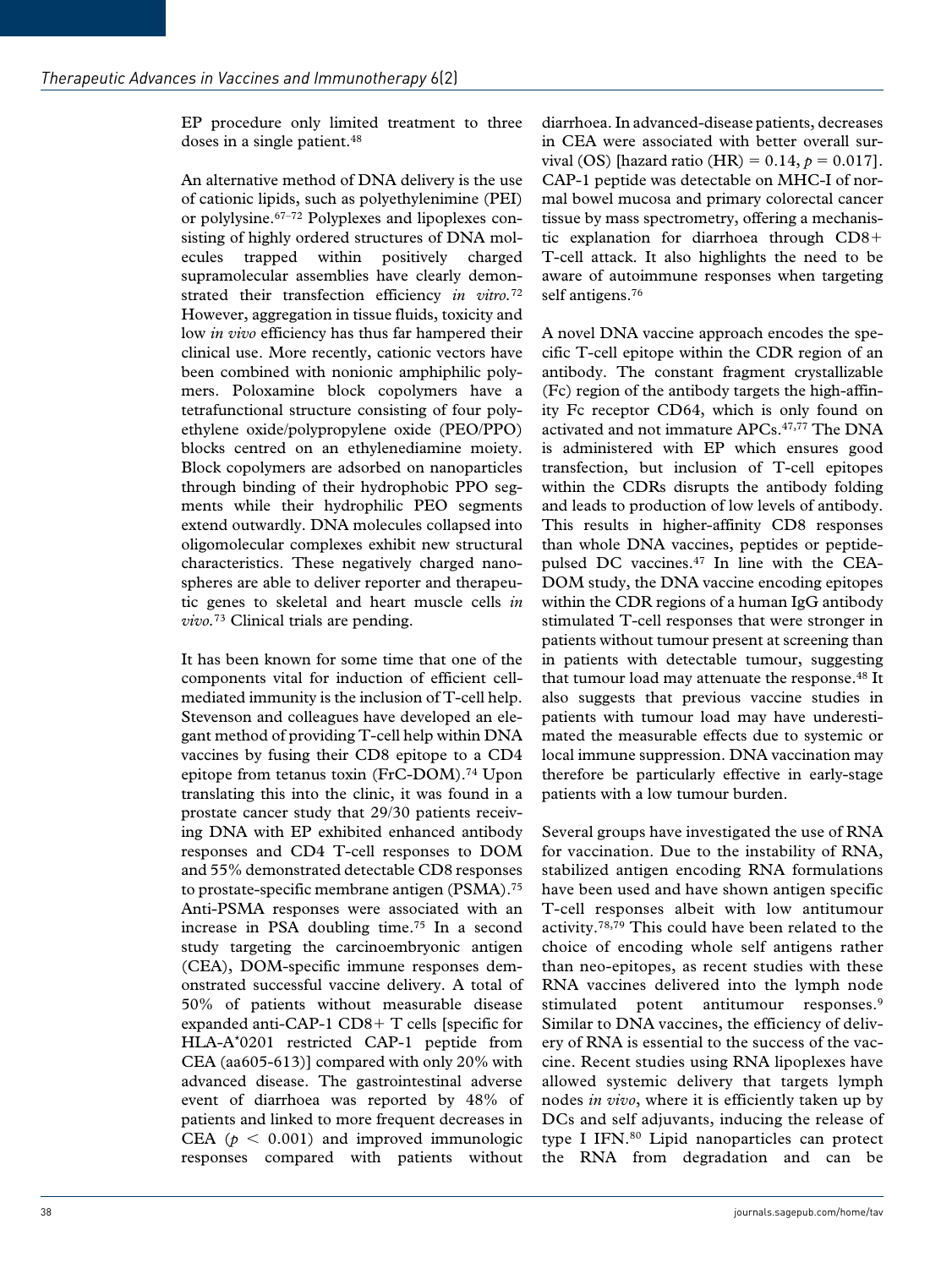engineered to express specific ligands, enabling targeting to specific cell types (reviewed in Reichmuth et al.<sup>81</sup>).

# *Peptide vaccines*

Therapeutic vaccines require targeting and activation of DCs to stimulate both CD4 and CD8 T-cell responses. Initial trials concentrated on short peptides encoding CD8 T-cell epitopes that without CD4 help resulted in short-lived responses. Short peptides (<15 amino acids) do not require processing by APCs and can bind directly to HLA class I molecules of all nucleated cells. Thus, most of these peptides bind to non-APCs that have no costimulatory molecules and thereby cause tolerization.82–84 If the short peptide is combined with a depot, T cells elicited by the vaccine migrate to the vaccination site rather than the tumour and appear to die there.<sup>85</sup> In contrast, immunization with synthetic long peptides (SLP) did not tolerize but stimulated a robust CD8 T-cell response due to efficient processing within APCs.82,86–88 SLPs can also encompass CD4 epitopes and it has been shown they are even more efficient at activating CD4 responses than processing from intact proteins.89,90 Furthermore, physical linkage of peptides to TLR agonists enhances the immune responses observed in three ways: (a) efficient targeting to DCs; (b) maturation of DCs to express costimulatory molecules, and secrete cytokines and chemokines; and (c) formation of an antigen depot within DCs to allow prolonged presentation of the peptide.<sup>91-94</sup>

An alternative solution is to use amphiphilic peptides that self assemble into nanostructures. In combination with poly I:C, a TLR3 agonist, they generate larger numbers of CD8 and CD4 T cells that result in reductions in the tumour growth rate in animal models.95,96

# *Dendritic-cell vaccines*

The only approved therapeutic autologous cellbased vaccine is sipuleucel-T (Provenge®) where peripheral blood mononuclear cells are pulsed with prostate antigens. It has shown a modest survival benefit of 3 months, but the cost and time of production have severely limited its use. Dendritic cells are the major professional APC of the immune system and have been used for many years in development of vaccine therapies. Autologous DCs made *in vitro* by cytokine polarization are the usual candidates for this therapeutic approach. The goals for design of DC vaccines rely upon using an efficient strategy to load tumour antigen onto the DC and optimize the best way to deliver the vaccine efficiently so it can target the lymph nodes. A plethora of studies are published in which DCs derived from blood monocytes *in vitro* have been loaded with peptides, antigens and tumour lysates and have shown some promise in preclinical studies (reviewed in Shang et al.<sup>97</sup> and Markov at al.<sup>98</sup>). This involves the culture of the immature DCs that are able to catch antigen by mechanisms such as macropinocytosis, phagocytosis and receptor-mediated endocytosis with the soluble antigen. Nucleic acids have also been used as a source of antigen for DCs; however, these are not able to be directly taken up by DCs. They therefore require the combination with mechanisms to internalize the nucleic acid such as electroporation, liposome formulations and viral-vector delivery. Despite efficacy in preclinical studies, these approaches have shown similar limited benefit in clinical studies.98 It is possible that this is due to a number of different issues. The activation state of the DC will determine the immune response generated, as DCs can tolerize responses, as well as activate them. It is well known that immature DCs can lead to the induction of immune tolerance.<sup>99</sup> The extensive culture required for generation of monocyte-derived DCs may also impact their immunogenicity. Recently, work has shifted to the use of different DC subsets derived directly from blood with minimal *in vitro* manipulation and the incorporation of both CD4 and CD8 epitopes, with an improvement in clini-

The low efficacy of DC based and other vaccine therapies in clinical studies to date will suggest that generation of an immune response does not necessarily guarantee clinical outcome. This can be in part put down to the negative effect of the tumour on the immune system.

# **Overcoming the inhibitory tumour environment**

cal responses.100,101

Vaccines are likely to be more effective against immune 'hot' tumours which permit high immune infiltrates. 'Cold' or 'immune desert' tumours that are low or deficient in immune infiltrates often have developed suppressive mechanisms to exclude immune cells which may not be reversed by vaccines alone. These include checkpoint blockade of T cells,<sup>102-108</sup> myeloid suppressor cells,109,110 immunosuppressive cytokines such as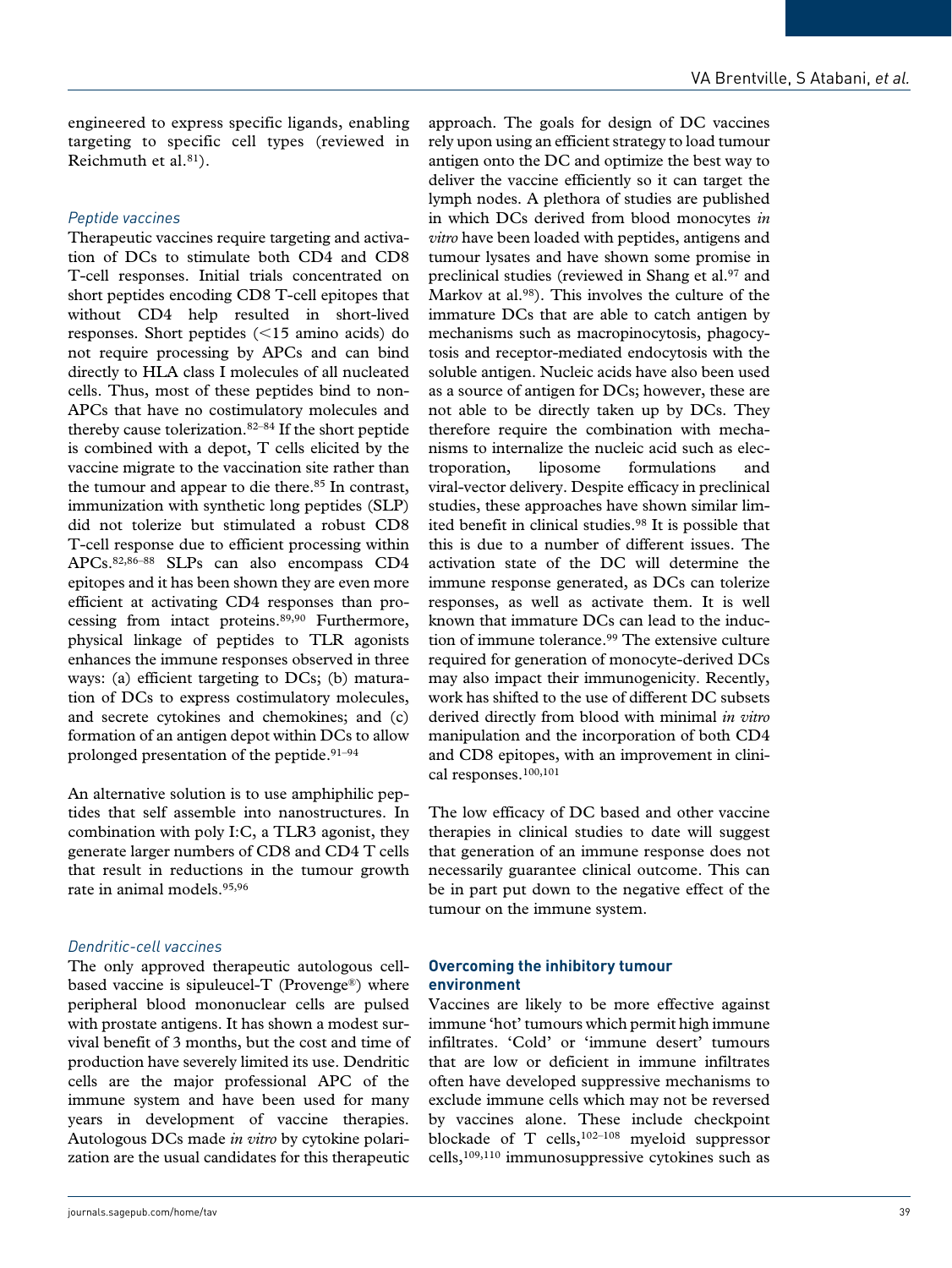transforming growth factor-β and interleukin-10,<sup>111-115</sup> and metabolic enzymes such as indoleamine 2,3 dioxygenase.116,117 To overcome these suppressive mechanisms generated by the tumour, therapies will ultimately need to combine vaccination to stimulate the immune response with other therapies that help reverse the suppressive tumour environment.

# *Checkpoint inhibition*

Although cognate recognition of MHC:peptide by the TCR is the primary signal for T-cell activation, other costimulatory molecules can fine tune this response either positively or negatively. Some costimulatory molecules (CD28, CD27) are present on naïve cells and are essential in T-cell activation, whereas others (4-1BB, OX40 and CD40L) are expressed during T-cell activation and modulate polarization and differentiation into memory. To regulate these responses, inhibitory receptors (cytotoxic T-lymphocyte-associated protein 4 (CTLA-4), PD-1, LAG-3, Tim-3) are induced to return the T cells to a resting state. In cancer, due to the inability of the T cells to clear the disease, persistent antigen results in chronic activation or 'exhaustion' of T cells. Blocking the inhibitory receptors has been shown to reverse the poor functionality of these T cells and re-establishes tumour control.<sup>118</sup> This approach was first proven in patients with advanced melanoma, based on the improved OS of patients treated with the anti-CTLA-4 directed mab, ipilimumab.<sup>103,119</sup> Blocking of CTLA-4 has also shown some success with long-term clinical benefit for a proportion of refractory malignant mesothelioma patients treated with the mab, tremelimumab.120 Anti-CTLA-4 antibodies have been shown to deplete regulatory T cells (Tregs) *via* antibody-mediated cellular cytotoxicity in murine models<sup>121,122</sup> and it has been claimed that the clinical activity of these antibodies is mediated at least in part by this mechanism. As Tregs can inhibit both the priming and the function of vaccine-induced T-cell responses, depletion of these cells could increase vaccine efficacy. Initially, the antitumour activity of an anti-PD-1 antibody was shown in melanoma, renal cell carcinoma and lung cancer.106 These studies have now been extended to a wide range of cancers including Hodgkin's lymphoma, head and neck cancer, urothelial tumours and microsatellite unstable tumours using antibodies that block either PD-1 or PD-L1. Nevertheless, the clinical efficacy of PD-1 pathway inhibition as monotherapy has been limited to subsets of

patients within most tumour types studied to date, with response rates of 20% or less in many cancers, including common types, such as breast, colon, and prostate cancer. There is a correlation between the number of mutations within a tumour and its ability to stimulate a T-cell response, as most mutations are not immunogenic.<sup>102</sup> A vaccine may increase the repertoire and number of responding T cells, allowing rapid tumour infiltration. In response to this brisk immune infiltrate and especially if IFNγ is released, the tumour will upregulate PD-L1 in a process known as 'acquired resistance'.123 This will limit the efficacy of the vaccine, but synergy with checkpoint inhibition could enable eradication of tumours. In animal models, combined therapies of vaccines and checkpoint inhibition resulted in synergistic antitumour responses.<sup>124</sup> Indeed, combination of CTLA-4 and PD-1 blockade is more effective than either modality alone in promoting the rejection of various murine tumours secreting granulocyte–macrophage colony-stimulating factor<sup>125</sup> or McDonough Sarcoma fms-like tyrosine kinase 3 (Flt-3)<sup>126</sup> or other vaccines.<sup>127</sup>

In animal models, SCIB1 DNA vaccination was associated with increased infiltration of CD4 and CD8 T cells within the tumour, in addition to being associated with upregulation of PD-L1 within the tumour environment. PD-1 blockade also resulted in increased CD8 T-cell infiltration and an antitumour response with 50% of mice showing long-term survival. In line with the hypothesis that PD-1/PD-L1 signalling results in inhibition of proliferation of high-avidity T cells at the tumour site, the combination of PD-1 blockade with vaccination enhanced the number and proliferation of the CD8 T-cell infiltrate.<sup>128</sup> This resulted in a potent antitumour response with 80% survival in an aggressive mouse melanoma model. When another DNA vaccine, SCIB2, was given in combination with Treg depletion, CTLA-4 blockade or PD-1 blockade, long-term survival from established tumours was significantly enhanced to 56%, 67% and 100%, respectively.129

Clinical trials have begun to validate this concept. The response rate of melanoma patients receiving the oncolytic virus talimogene laherparepvec in combination with ipilimumab (30%) was compared with patients receiving ipilimumab alone (18%).130 Patients treated with neo-epitope vaccines that recurred showed complete responses when they were subsequently treated with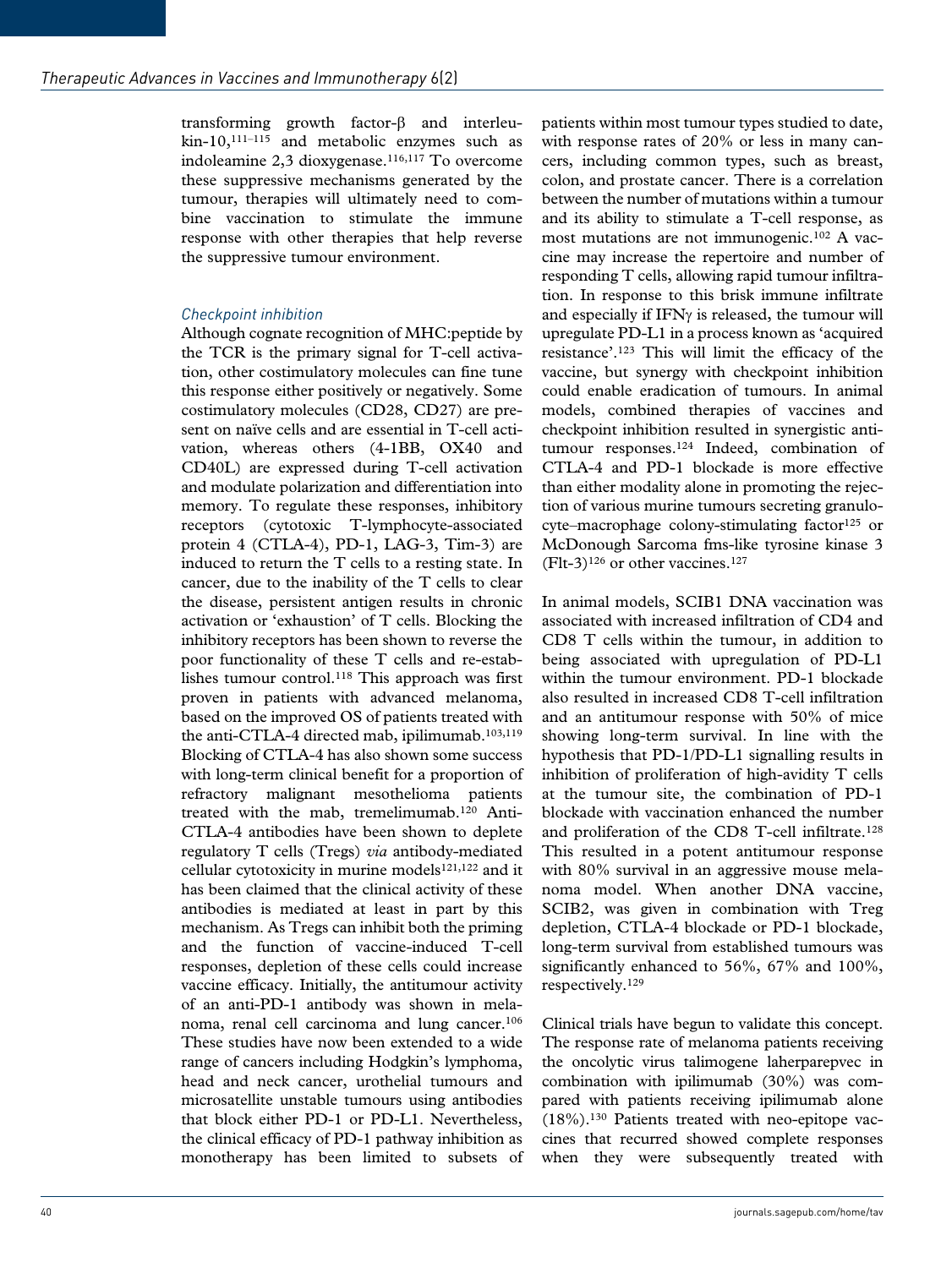checkpoint blockade. This suggests that priming a T-cell response prepares patients to respond well to checkpoint inhibition.9 In a phase II study of autologous monocyte-derived mRNA electroporated DCs plus anti-CTLA-4 in melanoma patients, the 6-month disease-control rate was 51%, which included eight complete and seven partial responses.131 In a small trial of 22 patients with incurable HPV16+ oropharyngeal cancer, the overall response rate to combined anti-HPV SLP vaccination and anti-PD-1 checkpoint blocker (nivolumab) treatment was 36% *versus* 16% in published monotherapy with nivolumab.132 Many of the responses were deep (two complete responses, six partial responses) and durable, warranting a randomized phase II trial.

# *Chemotherapy*

Preclinical evidence shows that certain chemotherapeutics can synergize very effectively with therapeutic cancer vaccines. These principles have recently been carried into the clinic. For example, patients with HPV16+ recurrent or metastatic cervical cancer lived significantly longer if they had robust T-cell responses to an SLP vaccine against the HPV16 E6/E7 antigens. Vaccination was started 2 weeks after the 2-day cycle of carboplatin and paclitaxel chemotherapy, when increased immunosuppressive myeloid cell numbers had declined to the level of healthy donors. The longer survival was not due to generally better immunocompetence because high and low immune responders to vaccination had equal T-cell competence as measured by their recall responses to unrelated common microbial antigens.133

Using a spontaneous mouse model of gastrointestinal stromal tumour, oncogenic *Kit* tyrosine-kinase blockade augmented endogenous T-cell responses by inhibiting tumour cell production of the immunosuppressive enzyme indoleamine 2,3-dioxygenase. It was further shown that the combination of kinase inhibition and T-cell immunotherapy synergized to enhance antitumour efficacy. These findings established a critical link between cell-autonomous oncogenic signalling and cellnonautonomous immunosuppression. It introduced the paradigm that the antitumour effects of kinase inhibition are partially T-cell dependent, and was the proof of concept for combining targeted therapy with immunotherapy.134,135

The development of new vaccine designs and identification of novel targets for vaccination is increasing rapidly and showing promising results in many preclinical studies. A few of these are also beginning to show promise in the clinical setting. Combinations with checkpoint blockade therapies and chemotherapy will ultimately lead to enhanced effects, provided adverse side effects can be minimized. Overall, vaccine design and development has progressed rapidly and shows considerable promise for the future.

# **Funding**

This research received no specific grant from any funding agency in the public, commercial, or notfor-profit sectors.

# **Conflict of interest statement**

Lindy G Durrant is a director of Scancell Ltd. Victoria A Brentville and Katherine Cook are employees of Scancell Ltd.

# **References**

- 1. Sasai M and Yamamoto M. Pathogen recognition receptors: ligands and signaling pathways by Toll-like receptors. *Int Rev Immunol* 2013; 32: 116–133.
- 2. Chen L and Flies DB. Molecular mechanisms of T cell co-stimulation and co-inhibition. *Nat Rev Immunol* 2013; 13: 227–242.
- 3. Chen DS and Mellman I. Elements of cancer immunity and the cancer-immune set point. *Nature* 2017; 541: 321–330.
- 4. Galon J, Lugli A, Bifulco C*, et al*. World-Wide Immunoscore Task Force: meeting report from the "Melanoma Bridge", Napoli, November 30th–December 3rd, 2016. *J Transl Med* 2017; 15: 212.
- 5. Alexandrov LB, Nik-Zainal S, Wedge DC*, et al*. Signatures of mutational processes in human cancer. *Nature* 2013; 500: 415–421.
- 6. Rizvi NA, Hellmann MD, Snyder A*, et al*. Cancer immunology. Mutational landscape determines sensitivity to PD-1 blockade in non-small cell lung cancer. *Science* 2015; 348: 124–128.
- 7. Łuksza M, Riaz N, Makarov V*, et al*. A neoantigen fitness model predicts tumor response to checkpoint blockade immunotherapy. *Nature* 2017; 551: 517–520.
- 8. Carreno BM, Magrini V, Becker-Hapak M*, et al*. Cancer immunotherapy. A dendritic cell vaccine increases the breadth and diversity of melanoma neoantigen-specific T cells. *Science* 2015; 348: 803–808.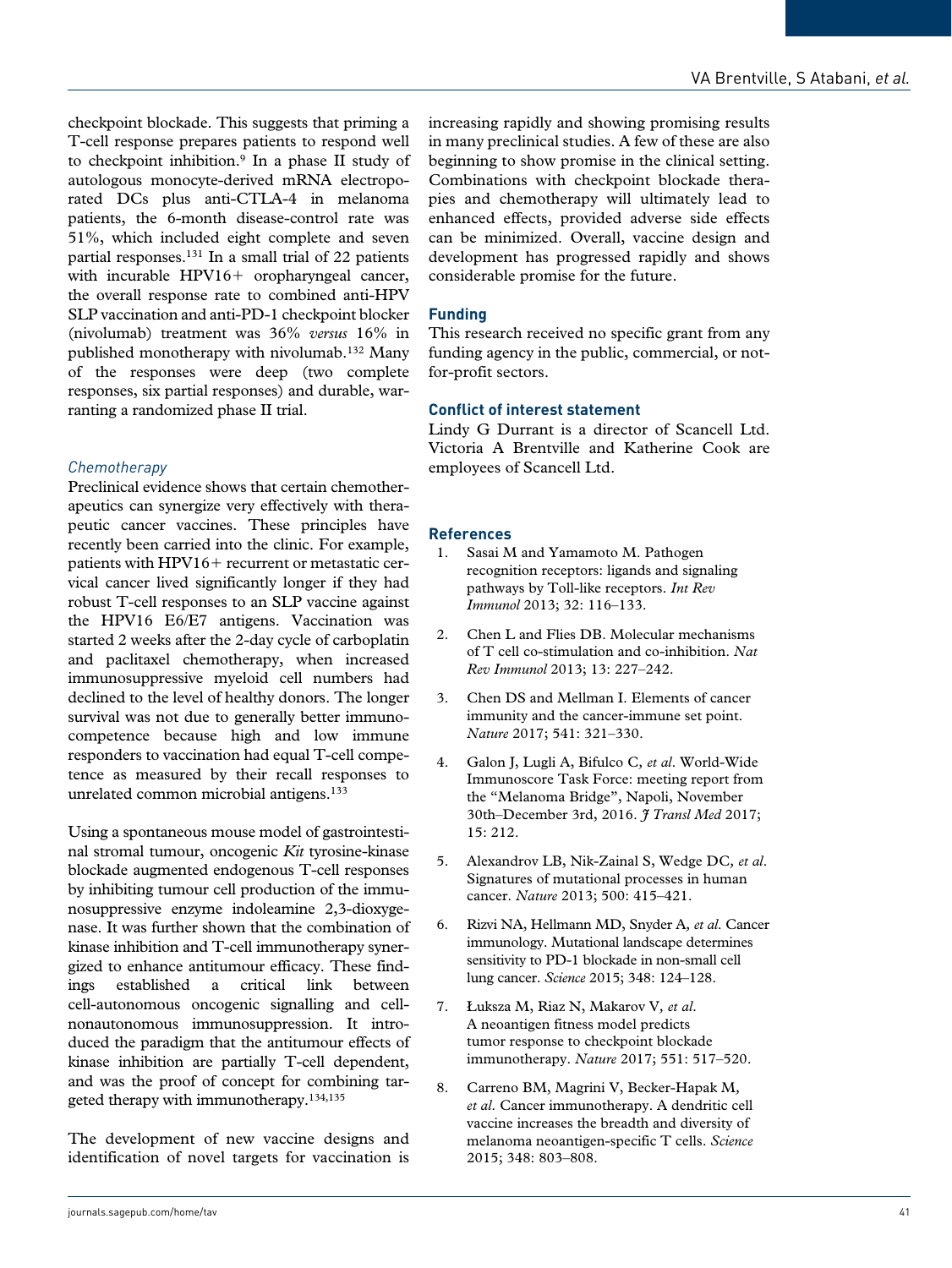- 9. Sahin U, Derhovanessian E, Miller M*, et al*. Personalized RNA mutanome vaccines mobilize poly-specific therapeutic immunity against cancer. *Nature* 2017; 547: 222–226.
- 10. Kreiter S, Vormehr M, Van de Roemer N*, et al*. Mutant MHC class II epitopes drive therapeutic immune responses to cancer. *Nature* 2015; 520: 692–696.
- 11. Ott PA, Hu Z, Keskin DB*, et al*. An immunogenic personal neoantigen vaccine for patients with melanoma. *Nature* 2017; 547: 217–221.
- 12. Verdegaal EM, De Miranda NF, Visser M*, et al*. Neoantigen landscape dynamics during human melanoma-T cell interactions. *Nature* 2016; 536: 91–95.
- 13. Chapman PB, Hauschild A, Robert C*, et al*. Improved survival with vemurafenib in melanoma with BRAF V600E mutation. *N Engl J Med* 2011; 364: 2507–2516.
- 14. Boni A, Cogdill AP, Dang P*, et al*. Selective BRAFV600E inhibition enhances T-cell recognition of melanoma without affecting lymphocyte function. *Cancer Res* 2010; 70: 5213–5219.
- 15. Turajlic S, Litchfield K, Xu H*, et al*. Insertionand-deletion-derived tumour-specific neoantigens and the immunogenic phenotype: a pan-cancer analysis. *Lancet Oncol* 2017; 18: 1009–1021.
- 16. Depontieu FR, Qian J, Zarling AL*, et al*. Identification of tumor-associated, MHC class II-restricted phosphopeptides as targets for immunotherapy. *Proc Natl Acad Sci USA* 2009; 106: 12073–12078.
- 17. Zarling AL, Obeng RC, Desch AN*, et al*. MHC-restricted phosphopeptides from insulin receptor substrate-2 and CDC25b offer broadbased immunotherapeutic agents for cancer. *Cancer Res* 2014; 74: 6784–6795.
- 18. Cobbold M, De La Pena H, Norris A*, et al*. MHC class I-associated phosphopeptides are the targets of memory-like immunity in leukemia. *Sci Transl Med* 2013; 5 (203): 203ra125.
- 19. Malaker SA, Penny SA, Steadman LG*, et al*. Identification of glycopeptides as posttranslationally modified neoantigens in leukemia. *Cancer Immunol Res* 2017; 5: 376–384.
- 20. Ireland JM and Unanue ER. Autophagy in antigen-presenting cells results in presentation of citrullinated peptides to CD4 T cells. *J Exp Med* 2011; 208: 2625–2632.
- 21. Brentville VA, Metheringham RL, Gunn B*, et al*. Citrullinated vimentin presented on MHC-II in tumor cells is a target for CD4+ T-cell-mediated antitumor immunity. *Cancer Res* 2016; 76: 548–560.
- 22. Durrant LG, Metheringham RL and Brentville VA. Autophagy, citrullination and cancer. *Autophagy* 2016; 12: 1055–1056.
- 23. Rondas D, Crevecoeur I, D'Hertog W*, et al*. Citrullinated glucose-regulated protein 78 is an autoantigen in type 1 diabetes. *Diabetes* 2015; 64: 573–586.
- 24. Goeb V, Thomas-L'Otellier M, Daveau R*, et al*. Candidate autoantigens identified by mass spectrometry in early rheumatoid arthritis are chaperones and citrullinated glycolytic enzymes. *Arthritis Res Ther* 2009; 11: R38.
- 25. Barker CE, Ali S, O'Boyle G*, et al*. Transplantation and inflammation: implications for the modification of chemokine function. *Immunology* 2014; 143: 138–145.
- 26. Stamnaes J and Sollid LM. Celiac disease: autoimmunity in response to food antigen. *Semin Immunol* 2015; 27: 343–352.
- 27. Mydel P, Wang Z, Brisslert M*, et al*. Carbamylation-dependent activation of T cells: a novel mechanism in the pathogenesis of autoimmune arthritis. *J Immunol* 2010; 184: 6882–6890.
- 28. Yu G, Moudgil T, Cui Z*, et al*. Ubiquitinated proteins isolated from tumor cells are efficient substrates for antigen cross-presentation. *J Immunother* 2017; 40: 155–163.
- 29. Yu G, Li Y, Cui Z*, et al*. Combinational immunotherapy with Allo-DRibble vaccines and anti-OX40 co-stimulation leads to generation of cross-reactive effector T cells and tumor regression. *Sci Rep* 2016; 6: 37558.
- 30. Schiller JT, Castellsague X and Garland SM. A review of clinical trials of human papillomavirus prophylactic vaccines. *Vaccine* 2012; 30(Suppl. 5): F123–F138.
- 31. Smola S, Trimble C and Stern PL. Human papillomavirus-driven immune deviation: challenge and novel opportunity for immunotherapy. *Ther Adv Vaccines* 2017; 5: 69–82.
- 32. Kenter GG, Welters MJ, Valentijn AR*, et al*. Vaccination against HPV-16 oncoproteins for vulvar intraepithelial neoplasia. *N Engl J Med* 2009; 361: 1838–1847.
- 33. Welters MJ, Kenter GG, De Vos van Steenwijk PJ*, et al*. Success or failure of vaccination for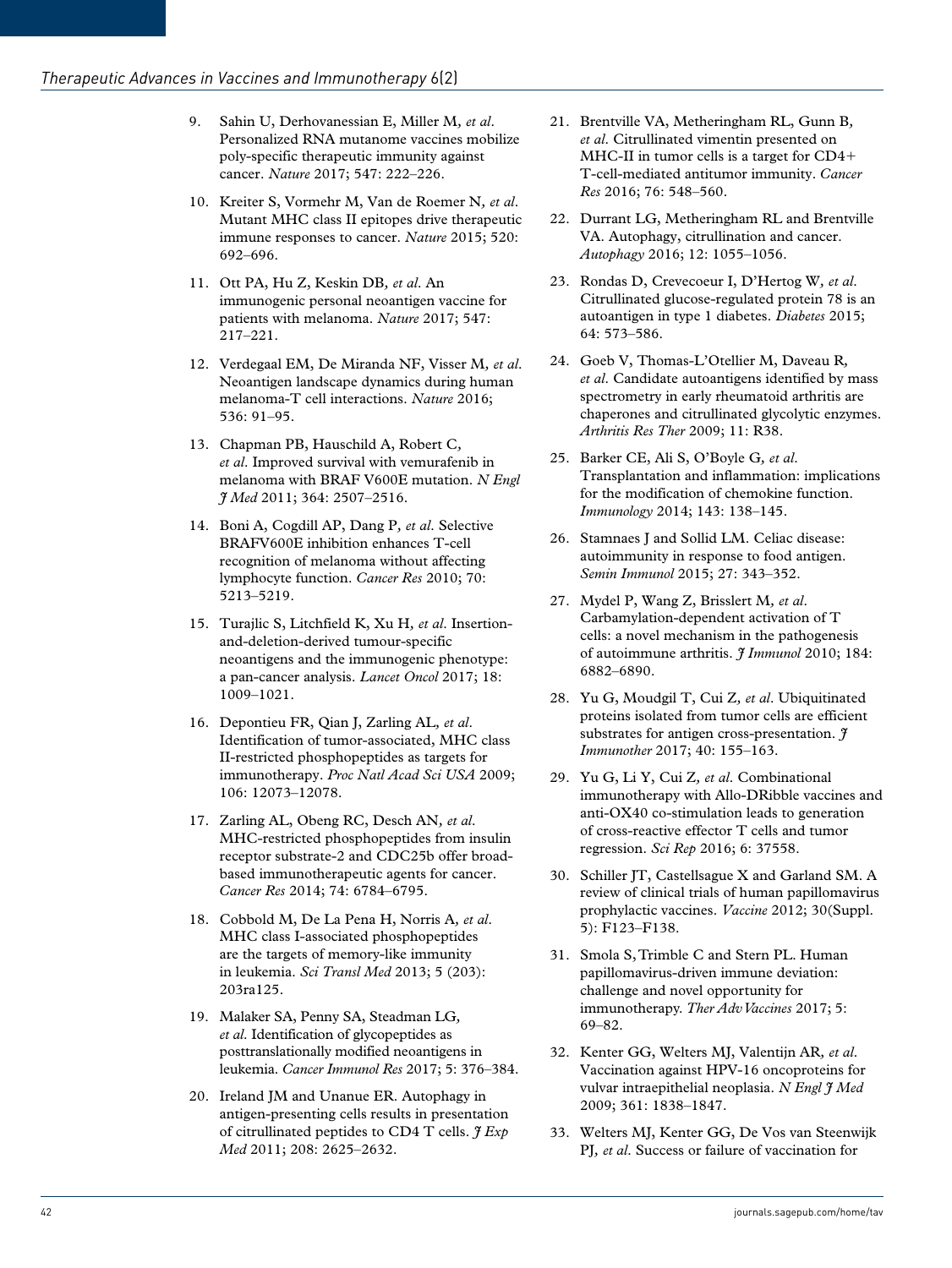HPV16-positive vulvar lesions correlates with kinetics and phenotype of induced T-cell responses. *Proc Natl Acad Sci USA* 2010; 107: 11895–11899.

- 34. Bagarazzi ML, Yan J, Morrow MP*, et al*. Immunotherapy against HPV16/18 generates potent TH1 and cytotoxic cellular immune responses. *Sci Transl Med* 2012; 4: 155ra38.
- 35. Kim TJ, Jin HT, Hur SY*, et al*. Clearance of persistent HPV infection and cervical lesion by therapeutic DNA vaccine in CIN3 patients. *Nat Commun* 2014; 5: 5317.
- 36. Cory L and Chu C. ADXS-HPV: a therapeutic listeria vaccination targeting cervical cancers expressing the HPV E7 antigen. *Hum Vaccin Immunother* 2014; 10: 3190–3195.
- 37. Van Poelgeest MI, Welters MJ, Van Esch EM*, et al*. HPV16 synthetic long peptide (HPV16-SLP) vaccination therapy of patients with advanced or recurrent HPV16-induced gynecological carcinoma, a phase II trial. *J Transl Med* 2013; 11: 88.
- 38. Chia WK, Wang WW, Teo M*, et al*. A phase II study evaluating the safety and efficacy of an adenovirus-DeltaLMP1-LMP2 transduced dendritic cell vaccine in patients with advanced metastatic nasopharyngeal carcinoma. *Ann Oncol* 2012; 23: 997–1005.
- 39. Si Y, Deng Z, Lan G*, et al*. The safety and immunological effects of rAd5-EBV-LMP2 vaccine in nasopharyngeal carcinoma patients: a phase I clinical trial and two-year follow-up. *Chem Pharm Bull (Tokyo)* 2016; 64: 1118–1123.
- 40. Taylor GS, Jia H, Harrington K*, et al*. A recombinant modified vaccinia ankara vaccine encoding Epstein-Barr Virus (EBV) target antigens: a phase I trial in UK patients with EBV-positive cancer. *Clin Cancer Res* 2014; 20: 5009–5022.
- 41. Kapoor R and Kottilil S. Strategies to eliminate HBV infection. *Future Virol* 2014; 9: 565–585.
- 42. Kawakami Y, Eliyahu S, Delgado CH*, et al*. Identification of a human melanoma antigen recognized by tumor-infiltrating lymphocytes associated with in vivo tumor rejection. *Proc Natl Acad Sci USA* 1994; 91: 6458–6462.
- 43. Khong HT and Rosenberg SA. Pre-existing immunity to tyrosinase-related protein (TRP)- 2, a new TRP-2 isoform, and the NY-ESO-1 melanoma antigen in a patient with a dramatic response to immunotherapy. *J Immunol* 2002; 168: 951–956.
- 44. Boon T and Van der Bruggen P. Human tumor antigens recognized by T lymphocytes. *J Exp Med* 1996; 183: 725–729.
- 45. Boon T, Cerottini JC, Van den Eynde B*, et al*. Tumor antigens recognized by T lymphocytes. *Annu Rev Immunol* 1994; 12: 337–365.
- 46. Brentville VA, Metheringham RL, Gunn B*, et al*. High avidity cytotoxic T lymphocytes can be selected into the memory pool but they are exquisitely sensitive to functional impairment. *PLoS One* 2012; 7: e41112.
- 47. Pudney VA, Metheringham RL, Gunn B*, et al*. DNA vaccination with T-cell epitopes encoded within Ab molecules induces high-avidity antitumor CD8+ T cells. *Eur J Immunol* 2010; 40: 899–910.
- 48. Patel PM, Ottensmeier CH, Mulatero C*, et al*. Targeting gp100 and TRP-2 with a DNA vaccine: incorporating T cell epitopes with a human IgG1 antibody induces potent T cell responses that are associated with favourable clinical outcomein a phase I/II trial. *Oncoimmunology*. https://doi.org/ [10.1080/2162402X.2018.1433516 \(accessed on](https://doi.org/10.1080/2162402X.2018.1433516) 22nd Feb 2018).
- 49. Slingluff CL Jr, Petroni GR, Olson W*, et al*. Helper T-cell responses and clinical activity of a melanoma vaccine with multiple peptides from MAGE and melanocytic differentiation antigens. *J Clin Oncol* 2008; 26: 4973–4980.
- 50. Slingluff CL Jr, Lee S, Zhao F*, et al*. A randomized phase II trial of multiepitope vaccination with melanoma peptides for cytotoxic T cells and helper T cells for patients with metastatic melanoma (E1602). *Clin Cancer Res* 2013; 19: 4228–4238.
- 51. Hu Y, Kim H, Blackwell CM*, et al*. Long-term outcomes of helper peptide vaccination for metastatic melanoma. *Ann Surg* 2015; 262: 456–464.
- 52. Hu Y, Petroni GR, Olson WC*, et al*. Immunologic hierarchy, class II MHC promiscuity, and epitope spreading of a melanoma helper peptide vaccine. *Cancer Immunol Immunother* 2014; 63: 779–786.
- 53. Kantoff PW, Gulley JL and Pico-Navarro C. Revised overall survival analysis of a phase II, randomized, double-blind, controlled study of PROSTVAC in men with metastatic castrationresistant prostate cancer. *J Clin Oncol* 2017; 35: 124–125.
- 54. Madan RA, Arlen PM, Mohebtash M*, et al*. Prostvac-VF: a vector-based vaccine targeting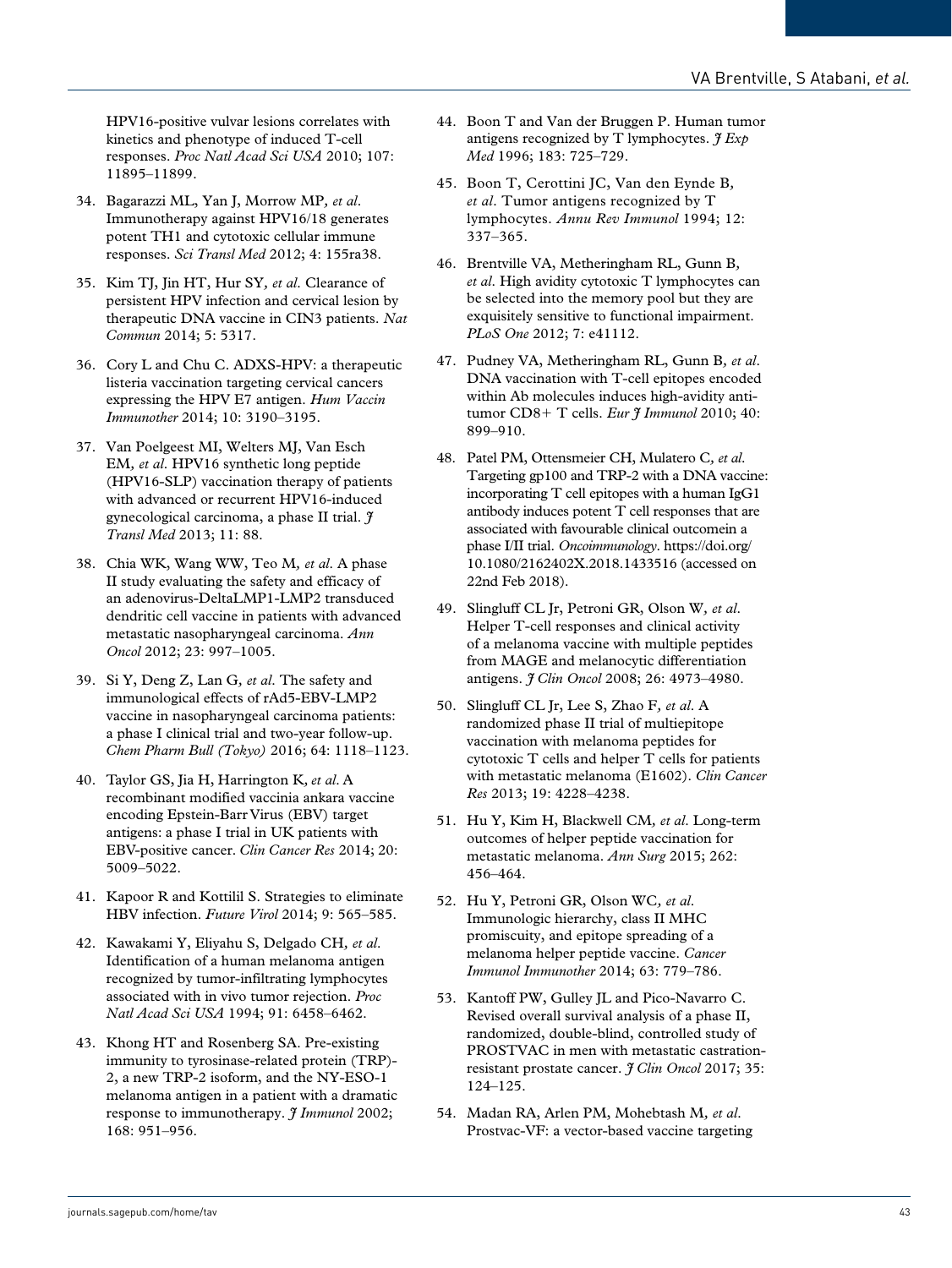PSA in prostate cancer. *Expert Opin Investig Drugs* 2009; 18: 1001–1011.

- 55. Faries MB, Mozzillo N, Kashani-Sabet M*, et al*. Long-term survival after complete surgical resection and adjuvant immunotherapy for distant melanoma metastases. *Ann Surg Oncol* 2017; 24: 3991–4000.
- 56. Vansteenkiste JF, Cho BC, Vanakesa T*, et al*. Efficacy of the MAGE-A3 cancer immunotherapeutic as adjuvant therapy in patients with resected MAGE-A3-positive non-small-cell lung cancer (MAGRIT): a randomised, double-blind, placebo-controlled, phase 3 trial. *Lancet Oncol* 2016; 17: 822–835.
- 57. Andtbacka RH, Kaufman HL, Collichio F*, et al*. Talimogene laherparepvec improves durable response rate in patients with advanced melanoma. *J Clin Oncol* 2015; 33: 2780–2788.
- 58. Ulmer JB, Wahren B and Liu MA. Gene-based vaccines: recent technical and clinical advances. *Trends Mol Med* 2006; 12: 216–222.
- 59. Iwasaki A and Medzhitov R. Toll-like receptor control of the adaptive immune responses. *Nat Immunol* 2004; 5: 987–995.
- 60. Yanai H, Ban T and Taniguchi T. Highmobility group box family of proteins: ligand and sensor for innate immunity. *Trends Immunol* 2012; 33: 633–640.
- 61. Ishii KJ, Coban C, Kato H*, et al*. A toll-like receptor-independent antiviral response induced by double-stranded B-form DNA. *Nat Immunol* 2006; 7: 40–48.
- 62. Zhang Z, Yuan B, Bao M*, et al*. The helicase DDX41 senses intracellular DNA mediated by the adaptor STING in dendritic cells. *Nat Immunol* 2011; 12: 959–965.
- 63. Tang CK and Pietersz GA. Intracellular detection and immune signaling pathways of DNA vaccines. *Expert Rev Vaccines* 2009; 8: 1161–1170.
- 64. Takaoka A, Wang Z, Choi MK*, et al*. DAI (DLM-1/ZBP1) is a cytosolic DNA sensor and an activator of innate immune response. *Nature* 2007; 448: 501–505.
- 65. Roos AK, Eriksson F, Timmons JA*, et al*. Skin electroporation: effects on transgene expression, DNA persistence and local tissue environment. *PLoS One* 2009; 4: e7226.
- 66. Chiarella P, Massi E, De Robertis M*, et al*. Electroporation of skeletal muscle induces danger signal release and antigen-presenting cell recruitment independently of DNA vaccine administration. *Expert Opin Biol Ther* 2008; 8: 1645–1657.
- 67. Felgner PL, Gadek TR, Holm M*, et al*. Lipofection: a highly efficient, lipid-mediated DNA-transfection procedure. *Proc Natl Acad Sci USA* 1987; 84: 7413–7417.
- 68. Gao X and Huang L. A novel cationic liposome reagent for efficient transfection of mammalian cells. *Biochem Biophys Res Commun* 1991; 179: 280–285.
- 69. Behr JP, Demeneix B, Loeffler JP*, et al*. Efficient gene transfer into mammalian primary endocrine cells with lipopolyamine-coated DNA. *Proc Natl Acad Sci USA* 1989; 86: 6982–6986.
- 70. Boussif O, Lezoualc'h F, Zanta MA*, et al*. A versatile vector for gene and oligonucleotide transfer into cells in culture and in vivo: polyethylenimine. *Proc Natl Acad Sci USA* 1995; 92: 7297–7301.
- 71. Midoux P, Mendes C, Legrand A*, et al*. Specific gene transfer mediated by lactosylated poly-L-lysine into hepatoma cells. *Nucleic Acids Res* 1993; 21: 871–878.
- 72. Pitard B. Supramolecular assemblies of DNA delivery systems. *Somat Cell Mol Genet* 2002; 27: 5–15.
- 73. Cany J, Barteau B, Tran L*, et al*. AFPspecific immunotherapy impairs growth of autochthonous hepatocellular carcinoma in mice. *J Hepatol* 2011; 54: 115–121.
- 74. Rice J, Buchan S and Stevenson FK. Critical components of a DNA fusion vaccine able to induce protective cytotoxic T cells against a single epitope of a tumor antigen. *J Immunol* 2002; 169: 3908–3913.
- 75. Chudley L, McCann K, Mander A*, et al*. DNA fusion-gene vaccination in patients with prostate cancer induces high-frequency CD8(+) T-cell responses and increases PSA doubling time. *Cancer Immunol Immunother* 2012; 61: 2161– 2170.
- 76. McCann KJ, Mander A, Cazaly A*, et al*. Targeting carcinoembryonic antigen with DNA vaccination: on-target adverse events link with immunologic and clinical outcomes. *Clin Cancer Res* 2016; 22: 4827–4836.
- 77. Metheringham RL, Pudney VA, Gunn B*, et al*. Antibodies designed as effective cancer vaccines. *MAbs* 2009; 1: 71–85.
- 78. Hess PR, Boczkowski D, Nair SK*, et al*. Vaccination with mRNAs encoding tumorassociated antigens and granulocytemacrophage colony-stimulating factor efficiently primes CTL responses, but is insufficient to overcome tolerance to a model tumor/self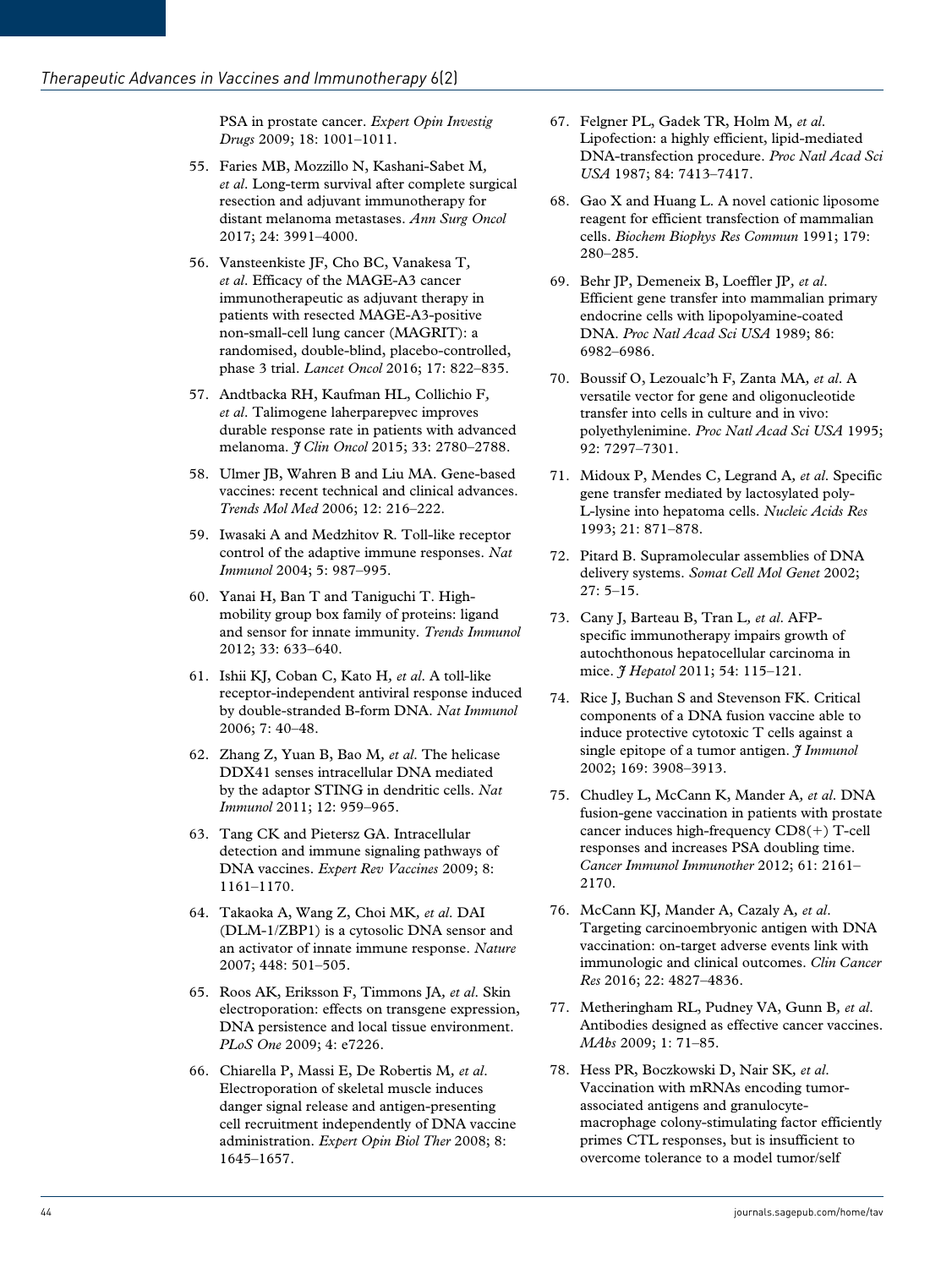antigen. *Cancer Immunol Immunother* 2006; 55: 672–683.

- 79. Hong HS, Koch SD, Scheel B*, et al*. Distinct transcriptional changes in non-small cell lung cancer patients associated with multi-antigenic RNActive(R) CV9201 immunotherapy. *Oncoimmunology* 2016; 5: e1249560.
- 80. Kranz LM, Diken M, Haas H*, et al*. Systemic RNA delivery to dendritic cells exploits antiviral defence for cancer immunotherapy. *Nature* 2016; 534: 396–401.
- 81. Reichmuth AM, Oberli MA, Jeklenec A*, et al*. mRNA vaccine delivery using lipid nanoparticles. *Ther Deliv* 2016; 7: 319–334.
- 82. Bijker MS, Van den Eeden SJ, Franken KL*, et al*. CD8+ CTL priming by exact peptide epitopes in incomplete Freund's adjuvant induces a vanishing CTL response, whereas long peptides induce sustained CTL reactivity. *J Immunol* 2007; 179: 5033–5040.
- 83. Toes RE, Blom RJ, Offringa R*, et al*. Enhanced tumor outgrowth after peptide vaccination. Functional deletion of tumor-specific CTL induced by peptide vaccination can lead to the inability to reject tumors.  $\frac{a}{b}$  *Immunol* 1996; 156: 3911–3918.
- 84. Toes RE, Offringa R, Blom RJ*, et al*. Peptide vaccination can lead to enhanced tumor growth through specific T-cell tolerance induction. *Proc Natl Acad Sci USA* 1996; 93: 7855–7860.
- 85. Hailemichael Y, Dai Z, Jaffarzad N*, et al*. Persistent antigen at vaccination sites induces tumor-specific  $CDS(+)$  T cell sequestration, dysfunction and deletion. *Nat Med* 2013; 19: 465–472.
- 86. Zwaveling S, Ferreira Mota SC, Nouta J*, et al*. Established human papillomavirus type 16-expressing tumors are effectively eradicated following vaccination with long peptides. *J Immunol* 2002; 169: 350–358.
- 87. Sabbatini P, Tsuji T, Ferran L*, et al*. Phase I trial of overlapping long peptides from a tumor self-antigen and poly-ICLC shows rapid induction of integrated immune response in ovarian cancer patients. *Clin Cancer Res* 2012; 18: 6497–6508.
- 88. Tsuji T, Sabbatini P, Jungbluth AA*, et al*. Effect of montanide and poly-ICLC adjuvant on human self/tumor antigen-specific CD4+ T cells in phase I overlapping long peptide vaccine trial. *Cancer Immunol Res* 2013; 1: 340–350.
- 89. Rosalia RA, Quakkelaar ED, Redeker A*, et al*. Dendritic cells process synthetic long peptides better than whole protein, improving antigen

presentation and T-cell activation. *Eur J Immunol* 2013; 43: 2554–2565.

- 90. Zhang H, Hong H, Li D*, et al*. Comparing pooled peptides with intact protein for accessing cross-presentation pathways for protective CD8+ and CD4+ T cells. *J Biol Chem* 2009; 284: 9184–9191.
- 91. Khan S, Bijker MS, Weterings JJ*, et al*. Distinct uptake mechanisms but similar intracellular processing of two different toll-like receptor ligand-peptide conjugates in dendritic cells. *J Biol Chem* 2007; 282: 21145–21159.
- 92. Zom GG, Khan S, Britten CM*, et al*. Efficient induction of antitumor immunity by synthetic toll-like receptor ligand-peptide conjugates. *Cancer Immunol Res* 2014; 2: 756–764.
- 93. Zom GG, Filippov DV, Van der Marel GA*, et al*. Two in one: improving synthetic long peptide vaccines by combining antigen and adjuvant in one molecule. *Oncoimmunology* 2014; 3: e947892.
- 94. Zom GG, Welters MJ, Loof NM*, et al*. TLR2 ligand-synthetic long peptide conjugates effectively stimulate tumor-draining lymph node T cells of cervical cancer patients. *Oncotarget* 2016; 7: 67087–67100.
- 95. Cho HI, Barrios K, Lee YR*, et al*. BiVax: a peptide/poly-IC subunit vaccine that mimics an acute infection elicits vast and effective antitumor CD8 T-cell responses. *Cancer Immunol Immunother* 2013; 62: 787–799.
- 96. Kumai T, Lee S, Cho HI*, et al*. Optimization of peptide vaccines to induce robust antitumor CD4 T-cell responses. *Cancer Immunol Res* 2017; 5: 72–83.
- 97. Shang N, Figini M, Shangguan J*, et al*. Dendritic cells based immunotherapy. *Am J Cancer Res* 2017; 7: 2091–2102.
- 98. Markov OV, Mironova NL, Vlassov VV*, et al*. Antitumor vaccines based on dendritic cells: from experiments using animal tumor models to clinical trials. *Acta Naturae* 2017; 9: 27–38.
- 99. Mahnke K, Schmitt E, Bonifaz L*, et al*. Immature, but not inactive: the tolerogenic function of immature dendritic cells. *Immunol Cell Biol* 2002; 80: 477–483.
- 100. Wimmers F, Schreibelt G, Skold AE*, et al*. Paradigm shift in dendritic cell-based immunotherapy: from in vitro generated monocyte-derived DCs to naturally circulating DC subsets. *Front Immunol* 2014; 5: 165.
- 101. Aarntzen EH, De Vries IJ, Lesterhuis WJ*, et al*. Targeting  $CD4(+)$  T-helper cells improves the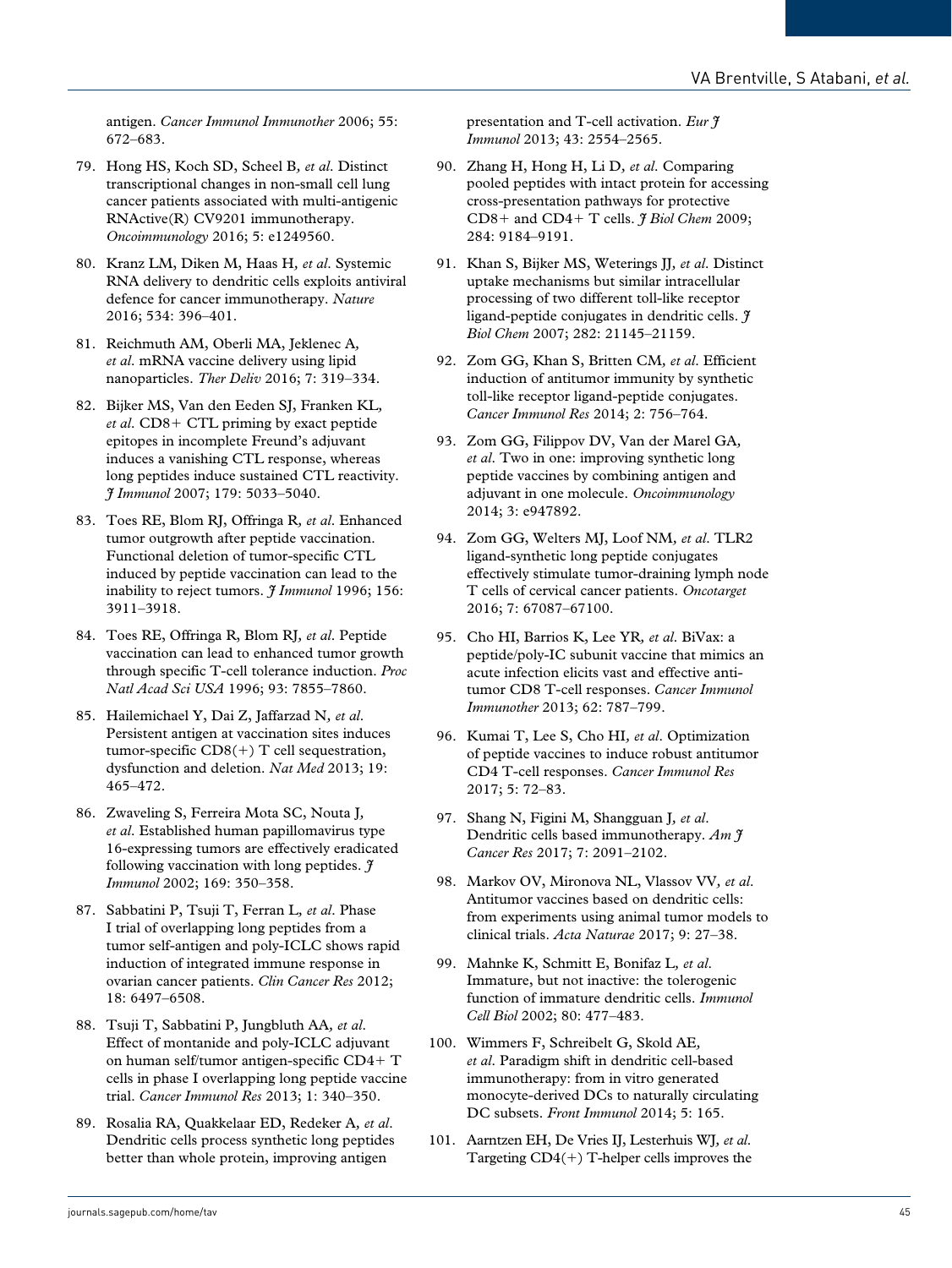induction of antitumor responses in dendritic cellbased vaccination. *Cancer Res* 2013; 73: 19–29.

- 102. Gubin MM, Zhang X, Schuster H*, et al*. Checkpoint blockade cancer immunotherapy targets tumour-specific mutant antigens. *Nature* 2014; 515: 577–581.
- 103. Hodi FS, O'Day SJ, McDermott DF*, et al*. Improved survival with ipilimumab in patients with metastatic melanoma. *N Engl I Med* 2010; 363: 711–723.
- 104. Page DB, Postow MA, Callahan MK*, et al*. Immune modulation in cancer with antibodies. *Annu Rev Med* 2014; 65: 185–202.
- 105. Sutmuller RP, Van Duivenvoorde LM, Van Elsas A*, et al*. Synergism of cytotoxic T lymphocyte-associated antigen 4 blockade and depletion of CD25(+) regulatory T cells in antitumor therapy reveals alternative pathways for suppression of autoreactive cytotoxic T lymphocyte responses. *J Exp Med* 2001; 194: 823–832.
- 106. Topalian SL, Hodi FS, Brahmer JR*, et al*. Safety, activity, and immune correlates of anti-PD-1 antibody in cancer. *N Engl J Med* 2012; 366: 2443–2454.
- 107. Van Elsas A, Hurwitz AA and Allison JP. Combination immunotherapy of B16 melanoma using anti-cytotoxic T lymphocyteassociated antigen 4 (CTLA-4) and granulocyte/macrophage colony-stimulating factor (GM-CSF)-producing vaccines induces rejection of subcutaneous and metastatic tumors accompanied by autoimmune depigmentation. *J Exp Med* 1999; 190: 355–366.
- 108. Wolchok JD, Kluger H, Callahan MK*, et al*. Nivolumab plus ipilimumab in advanced melanoma. *N Engl J Med* 2013; 369: 122–133.
- 109. Condamine T, Ramachandran I, Youn JI*, et al*. Regulation of tumor metastasis by myeloidderived suppressor cells. *Annu Rev Med* 2015; 66: 97–110.
- 110. Damuzzo V, Pinton L, Desantis G*, et al*. Complexity and challenges in defining myeloidderived suppressor cells. *Cytometry B Clin Cytom* 2014. doi:10.1002/cytob.21206.
- 111. Dennis KL, Blatner NR, Gounari F*, et al*. Current status of interleukin-10 and regulatory T-cells in cancer. *Curr Opin Oncol* 2013; 25: 637–645.
- 112. Lippitz BE. Cytokine patterns in patients with cancer: a systematic review. *Lancet Oncol* 2013; 14: e218–e228.
- 113. Mao Y, Poschke I and Kiessling R. Tumour-induced immune suppression: role of inflammatory mediators released by myelomonocytic cells. *I Intern Med* 2014; 276: 154–170.
- 114. Mittal SK and Roche PA. Suppression of antigen presentation by IL-10. *Curr Opin Immunol* 2015; 34: 22–27.
- 115. Oh SA and Li MO. TGF-beta: guardian of T cell function. *J Immunol* 2013; 191: 3973–3979.
- 116. Munn DH and Mellor AL. Indoleamine 2,3 dioxygenase and metabolic control of immune responses. *Trends Immunol* 2013; 34: 137–143.
- 117. Platten M, Von Knebel Doeberitz N, Oezen I*, et al*. Cancer immunotherapy by targeting IDO1/TDO and their downstream effectors. *Front Immunol* 2014; 5: 673.
- 118. Sharma P and Allison JP. The future of immune checkpoint therapy. *Science* 2015; 348: 56–61.
- 119. Robert C, Thomas L, Bondarenko I*, et al*. Ipilimumab plus dacarbazine for previously untreated metastatic melanoma. *N Engl J Med* 2011; 364: 2517–2526.
- 120. Calabro L and Maio M. Immune checkpoint blockade in malignant mesothelioma: a novel therapeutic strategy against a deadly disease? *Oncoimmunology* 2014; 3: e27482.
- 121. Simpson TR, Li F, Montalvo-Ortiz W*, et al*. Fc-dependent depletion of tumor-infiltrating regulatory T cells co-defines the efficacy of anti-CTLA-4 therapy against melanoma. *J Exp Med* 2013; 210: 1695–1710.
- 122. Bulliard Y, Jolicoeur R, Windman M*, et al*. Activating Fc gamma receptors contribute to the antitumor activities of immunoregulatory receptor-targeting antibodies. *J Exp Med* 2013; 210: 1685–1693.
- 123. Chen L and Han X. Anti-PD-1/PD-L1 therapy of human cancer: past, present, and future. *J Clin Invest* 2015; 125: 3384–3391.
- 124. Karaki S, Anson M, Tran T*, et al*. Is there still room for cancer vaccines at the era of checkpoint inhibitors. *Vaccines (Basel)* 2016; 4: pii: E37.
- 125. Duraiswamy J, Kaluza KM, Freeman GJ*, et al*. Dual blockade of PD-1 and CTLA-4 combined with tumor vaccine effectively restores T-cell rejection function in tumors. *Cancer Res* 2013; 73: 3591–3603.
- 126. Curran MA, Montalvo W, Yagita H*, et al*. PD-1 and CTLA-4 combination blockade expands infiltrating T cells and reduces regulatory T and myeloid cells within B16